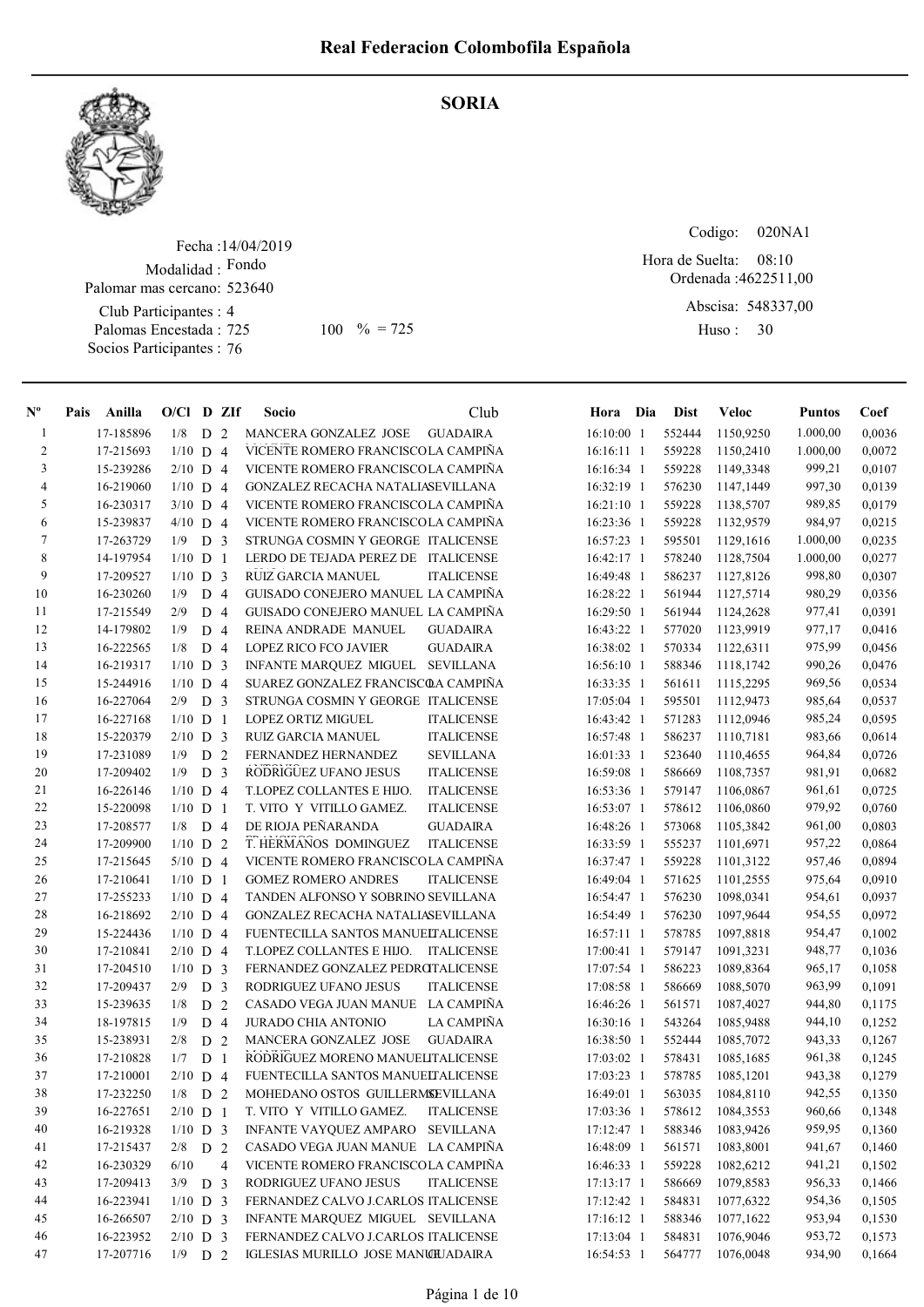|                           |      | SORIA 020NA191 14/04/2019 |            |                |   |                                      |                   |              |             |              |               |        |
|---------------------------|------|---------------------------|------------|----------------|---|--------------------------------------|-------------------|--------------|-------------|--------------|---------------|--------|
| $\mathbf{N}^{\mathbf{o}}$ | Pais | Anilla                    | O/Cl D ZIf |                |   | Socio                                | Club              | Hora Dia     | <b>Dist</b> | <b>Veloc</b> | <b>Puntos</b> | Coef   |
| 48                        |      | 15-216719                 | $2/9$ D 4  |                |   | REINA ANDRADE MANUEL                 | <b>GUADAIRA</b>   | 17:07:25 1   | 577020      | 1073,6920    | 933,44        | 0,1664 |
| 49                        |      | 17-185977                 | $1/7$ D 4  |                |   | RAYA GUIRADO RAFAEL                  | <b>GUADAIRA</b>   | 17:03:03 1   | 571770      | 1072,6386    | 932,53        | 0,1714 |
| 50                        |      | 16-218759                 | $1/10$ D 1 |                |   | <b>BENNANE BOUROUIN</b>              | <b>SEVILLANA</b>  | 17:09:30 1   | 578287      | 1071,8943    | 949,62        | 0,1729 |
| 51                        |      | 16-218750                 | $2/10$ D 1 |                |   | BENNANE BOUROUIN                     | <b>SEVILLANA</b>  | 17:09:33 1   | 578287      | 1071,7950    | 949,54        | 0,1764 |
| 52                        |      | 17-209603                 | $1/9$ D 3  |                |   | <b>JOAQUIN CLARO E HIJO</b>          | <b>ITALICENSE</b> | 17:18:55 1   | 586725      | 1068,8781    | 946,61        | 0,1773 |
| 53                        |      | 16-225827                 | $2/10$ D 2 |                |   | T. HERMANOS DOMINGUEZ                | <b>ITALICENSE</b> | 16:50:10 1   | 555237      | 1067,4213    | 927,44        | 0,1909 |
| 54                        |      | 16-6283235                | 1/9        | D <sub>1</sub> |   | VICARIO BORREGO DIEGO                | <b>ITALICENSE</b> | 17:20:18 1   | 586472      | 1065,7314    | 944,16        | 0,1842 |
| 55                        |      | 17-207863                 | $1/7$ D 4  |                |   | ROBLEDO CID JORGE                    | <b>GUADAIRA</b>   | $17:15:37$ 1 | 580670      | 1064,2453    | 925,23        | 0,1894 |
| 56                        |      | 15-224269                 | $3/10$ D 4 |                |   | FUENTECILLA SANTOS MANUELTALICENSE   |                   | 17:13:51 1   | 578785      | 1064,2365    | 925,22        | 0,1935 |
| 57                        |      | 17-204451                 | $1/10$ D 3 |                |   | PALMA CIFUENTES F.MANUEL ITALICENSE  |                   | 17:21:48 1   | 586445      | 1062,7854    | 941,21        | 0,1944 |
| 58                        |      | 15-244933                 | $2/10$ D 4 |                |   | SUAREZ GONZALEZ FRANCISCOA CAMPIÑA   |                   | 16:58:53 1   | 561611      | 1061,8807    | 923,18        | 0,2065 |
| 59                        |      | 16-226040                 | $3/10$ D 3 |                |   | <b>RUIZ GARCIA MANUEL</b>            | <b>ITALICENSE</b> | 17:22:37 1   | 586237      | 1060,8384    | 939,49        | 0,2013 |
| 60                        |      | 14-200003                 | $3/10$ D 1 |                |   | T. VITO Y VITILLO GAMEZ.             | <b>ITALICENSE</b> | 17:15:53 1   | 578612      | 1059,9554    | 939,05        | 0,2074 |
| 61                        |      | 17-209443                 | $4/9$ D 3  |                |   | RODRIGUEZ UFANO JESUS                | <b>ITALICENSE</b> | 17:23:44 1   | 586669      | 1059,4793    | 938,28        | 0,2080 |
| 62                        |      | 16-6184406                | $3/10$ D 1 |                |   | <b>BENNANE BOUROUIN</b>              | <b>SEVILLANA</b>  | 17:16:30 1   | 578287      | 1058,1647    | 937,46        | 0,2144 |
| 63                        |      | 17-258286                 | 1/8        | D <sub>4</sub> |   | LOPEZ ROMERO ADOLFO                  | LA CAMPIÑA        | 16:54:14 1   | 554495      | 1057,7256    | 919,56        | 0,2272 |
| 64                        |      | 17-184748                 | 1/8        | D <sub>4</sub> |   | TORO FERNANDEZ MANUEL                | <b>GUADAIRA</b>   | 17:18:53 1   | 580368      | 1057,3613    | 919,25        | 0,2205 |
| 65                        |      | 17-215912                 | 1/9        | D <sub>4</sub> |   | LEON RODRIGUEZ JUAN CARLO A CAMPIÑA  |                   | 17:01:22 1   | 561794      | 1057,2624    | 919,16        | 0,2314 |
| 66                        |      | 17-209985                 | $4/10$ D 4 |                |   | FUENTECILLA SANTOS MANUELTALICENSE   |                   | $17:17:27$ 1 | 578785      | 1057,2381    | 919,14        | 0,2281 |
| 67                        |      | 15-224358                 | $2/7$ D 1  |                |   | RODRIGUEZ MORENO MANUELITALICENSE    |                   | $17:17:17$ 1 | 578431      | 1056,9132    | 936,35        | 0,2317 |
| 68                        |      | 17-215734                 | 1/9        | D <sub>2</sub> |   | JIMENEZ DIZ JOAQUIN                  | LA CAMPIÑA        | 16:50:26 1   | 549815      | 1056,4562    | 917,91        | 0,2474 |
| 69                        |      | 17-210740                 | $1/10$ D 1 |                |   | FERNANDEZ BASTERRA MANUELALICENSE    |                   | $17:18:01$ 1 | 578839      | 1056,2434    | 935,76        | 0,2384 |
| 70                        |      | 14-198566                 | $1/10$ D 4 |                |   | DOMINGUEZ JIMENEZ JUAN               | <b>ITALICENSE</b> | 17:18:17 1   | 579039      | 1056,0945    | 918,15        | 0,2418 |
| 71                        |      | 17-210387                 | $3/9$ D 3  |                |   | STRUNGA COSMIN Y GEORGE ITALICENSE   |                   | 17:34:10 1   | 595501      | 1055,5409    | 934,80        | 0,2385 |
| 72                        |      | 16-223552                 | $1/7$ D 4  |                |   | <b>CERQUERA GOMEZ JOSE</b>           | <b>GUADAIRA</b>   | $17:11:14$ 1 | 571285      | 1055,5244    | 917,65        | 0,2521 |
| 73                        |      | 17-232622                 | $1/10$ D 1 |                |   | RODRIGUEZ YAGUE JOSE LUIS SEVILLANA  |                   | 17:24:49 1   | 585331      | 1054,9989    | 934,66        | 0,2494 |
| 74                        |      | 15-19383                  | $1/10$ D 2 |                |   | CARRANZA ARTEAGA                     | <b>GUADAIRA</b>   | 17:12:57 1   | 572654      | 1054,7085    | 916,40        | 0,2584 |
| 75                        |      | 16-210793                 | $2/10$ D 3 |                |   | FERNANDEZ GONZALEZ PEDROTALICENSE    |                   | 17:25:50 1   | 586223      | 1054,6741    | 934,03        | 0,2559 |
| 76                        |      | 17-231137                 | $1/10$ D 2 |                |   | GONZALEZ ORTIZ JOSE ANTONSEVILLANA   |                   | 17:04:51 1   | 563670      | 1053,8843    | 915,68        | 0,2697 |
| 77                        |      | 17-207895                 | $2/7$ D 4  |                |   | ROBLEDO CID JORGE                    | <b>GUADAIRA</b>   | 17:21:00 1   | 580670      | 1053,8475    | 916,19        | 0,2652 |
| 78                        |      | 17-209920                 | $3/10$ D 2 |                |   | T. HERMANOS DOMINGUEZ                | <b>ITALICENSE</b> | 16:57:25 1   | 555237      | 1052,7483    | 914,69        | 0,2810 |
| 79                        |      | 17-231634                 | $2/10$ D 3 |                |   | INFANTE VAYQUEZ AMPARO SEVILLANA     |                   | 17:28:58 1   | 588346      | 1052,5601    | 932,16        | 0,2685 |
| 80                        |      | 16-230236                 | 3/9        | D <sub>4</sub> |   | GUISADO CONEJERO MANUEL LA CAMPIÑA   |                   | 17:03:59 1   | 561944      | 1052,3624    | 914,90        | 0,2847 |
| 81                        |      | 16-230212                 | 4/9        | D 4            |   | GUISADO CONEJERO MANUEL LA CAMPIÑA   |                   | 17:04:05 1   | 561944      | 1052,1654    | 914,73        | 0,2883 |
| 82                        |      | 16-222480                 | 1/9        | D <sub>4</sub> |   | SANABRIA VEGA RAFAEL                 | <b>GUADAIRA</b>   | 17:12:27 1   | 570510      | 1051,7283    | 914,35        | 0,2875 |
| 83                        |      | 16-223977                 | $2/10$ D 3 |                |   | PALMA CIFUENTES F.MANUEL ITALICENSE  |                   | 17:27:38 1   | 586445      | 1051,6678    | 931,37        | 0,2831 |
| 84                        |      | 16-226129                 | $3/10$ D 4 |                |   | T.LOPEZ COLLANTES E HIJO. ITALICENSE |                   | 17:20:58 1   | 579147      | 1051,1471    | 913,84        | 0,2901 |
| 85                        |      | 17-215436                 | $3/8$ D 2  |                |   | CASADO VEGA JUAN MANUE LA CAMPIÑA    |                   | 17:04:17 1   | 561571      | 1051,0734    | 913,24        | 0,3027 |
| 86                        |      | 15-224179                 | $2/10$ D 1 |                |   | <b>LOPEZ ORTIZ MIGUEL</b>            | <b>ITALICENSE</b> | 17:13:32 1   | 571283      | 1051,0542    | 931,16        | 0,3011 |
| 87                        |      | 17-187706                 | $2/7$ D 4  |                |   | RAYA GUIRADO RAFAEL                  | <b>GUADAIRA</b>   | 17:14:58 1   | 571770      | 1049,1834    | 912,14        | 0,3043 |
| $88\,$                    |      | 15-220536                 | $2/10$ D 1 |                |   | FERNANDEZ BASTERRA MANUELALICENSE    |                   | 17:22:00 1   | 578839      | 1048,6214    | 929,01        | 0,3041 |
| 89                        |      | 17-231435                 | $2/10$ D 4 |                |   | TANDEN ALFONSO Y SOBRINO SEVILLANA   |                   | 17:20:13 1   | 576230      | 1047,2783    | 910,48        | 0,3089 |
| 90                        |      | 17-210885                 | $1/10$ D 1 |                |   | LOPEZ PELICANO JOSEMIGUEL ITALICENSE |                   | 17:15:11 1   | 570812      | 1047,0093    | 927,58        | 0,3153 |
| 91                        |      | 15-220922                 | $1/8$ D 4  |                |   | DAVALOS LOZANO JOSE                  | <b>ITALICENSE</b> | 17:24:40 1   | 579872      | 1045,4423    | 908,88        | 0,3139 |
| 92                        |      | 17-232298                 | $1/9$ D 4  |                |   | FERNANDEZ HIDALGO J.                 | <b>GUADAIRA</b>   | 17:16:19 1   | 570535      | 1044,3302    | 907,92        | 0,3225 |
| 93                        |      | 16-210803                 | $3/10$ D 3 |                |   | PALMA CIFUENTES F.MANUEL ITALICENSE  |                   | 17:31:46 1   | 586445      | 1043,9299    | 924,51        | 0,3172 |
| 94                        |      | 18-154081                 | $2/9$ D 1  |                |   | VICARIO BORREGO DIEGO                | <b>ITALICENSE</b> | 17:32:13 1   | 586472      | 1043,1423    | 924,15        | 0,3206 |
| 95                        |      | 15-230416                 | $1/10$ D 2 |                |   | ROLDAN SOLIS AQUILINO                | <b>GUADAIRA</b>   | 17:13:26 1   | 566473      | 1042,3965    | 905,70        | 0,3354 |
| 96                        |      | 17-216018                 | $3/10$ D 4 |                |   | SUAREZ GONZALEZ FRANCISCOA CAMPIÑA   |                   | 17:08:48 1   | 561611      | 1042,3367    | 906,18        | 0,3419 |
| 97                        |      | 17-231626                 | $3/10$ D 3 |                |   | INFANTE VAYQUEZ AMPARO               | <b>SEVILLANA</b>  | 17:34:42 1   | 588346      | 1041,8736    | 922,69        | 0,3297 |
| 98                        |      | 17-208523                 | $2/7$ D 4  |                |   | CERQUERA GOMEZ JOSE                  | <b>GUADAIRA</b>   | 17:18:59 1   | 571285      | 1040,6236    | 904,70        | 0,3431 |
| 99                        |      | 16-222593                 | $2/8$ D 4  |                |   | LOPEZ RICO FCO JAVIER                | <b>GUADAIRA</b>   | 17:18:05 1   | 570334      | 1040,5972    | 904,67        | 0,3472 |
| 100                       |      | 17-209416                 | $5/9$ D 3  |                |   | RODRIGUEZ UFANO JESUS                | <b>ITALICENSE</b> | 17:34:00 1   | 586669      | 1040,1933    | 921,20        | 0,3409 |
| 101                       |      | 16-219058                 | $3/10$ D 4 |                |   | GONZALEZ RECACHA NATALIASEVILLANA    |                   | 17:23:58 1   | 576230      | 1040,1889    | 904,32        | 0,3506 |
| 102                       |      | 17-232355                 | $2/10$ D 2 |                |   | GONZALEZ ORTIZ JOSE ANTONSEVILLANA   |                   | 17:11:57 1   | 563670      | 1040,0775    | 903,68        | 0,3619 |
| 103                       |      | 17-204365                 | $3/10$ D 3 |                |   | FERNANDEZ GONZALEZ PEDROTALICENSE    |                   | 17:34:56 1   | 586223      | 1037,6853    | 918,98        | 0,3514 |
| 104                       |      | 16-219314                 | $4/10$ D 3 |                |   | INFANTE VAYQUEZ AMPARO SEVILLANA     |                   | 17:37:00 1   | 588346      | 1037,6473    | 918,95        | 0,3535 |
| 105                       |      | 16-219399                 | $3/10$ D 3 |                |   | INFANTE MARQUEZ MIGUEL SEVILLANA     |                   | 17:37:01 1   | 588346      | 1037,6168    | 918,92        | 0,3569 |
| 106                       |      | 16-6184419                | $4/10$ D 1 |                |   | <b>BENNANE BOUROUIN</b>              | <b>SEVILLANA</b>  | 17:27:25 1   | 578287      | 1037,4412    | 919,10        | 0,3666 |
| 107                       |      | 16-227402                 | $4/10$ D 4 |                |   | T.LOPEZ COLLANTES E HIJO.            | <b>ITALICENSE</b> | 17:28:29 1   | 579147      | 1036,9996    | 901,54        | 0,3695 |
| 108                       |      | 16-218798                 | $2/10$ D 1 |                |   | RODRIGUEZ YAGUE JOSE LUIS SEVILLANA  |                   | 17:34:29 1   | 585331      | 1036,9323    | 918,65        | 0,3690 |
| 109                       |      | 17-209182                 | $3/10$ D 1 |                |   | LOPEZ ORTIZ MIGUEL                   | <b>ITALICENSE</b> | 17:21:08 1   | 571283      | 1036,5604    | 918,32        | 0,3816 |
| 110                       |      | 16-222547                 | $3/8$ D 4  |                |   | LOPEZ RICO FCO JAVIER                | <b>GUADAIRA</b>   | 17:20:20 1   | 570334      | 1036,3428    | 900,97        | 0,3857 |
| 111                       |      | 16-218789                 | $3/10$ D 1 |                |   | RODRIGUEZ YAGUE JOSE LUIS SEVILLANA  |                   | 17:34:55 1   | 585331      | 1036,1369    | 917,95        | 0,3793 |
| 112                       |      | 16-226139                 | $5/10$ D 4 |                |   | T.LOPEZ COLLANTES E HIJO.            | ITALICENSE        | 17:29:08 1   | 579147      | 1035,7941    | 900,50        | 0,3868 |
| 113                       |      | 16-227046                 | $4/10$ D 1 |                |   | T. VITO Y VITILLO GAMEZ.             | <b>ITALICENSE</b> | 17:28:51 1   | 578612      | 1035,3619    | 917,26        | 0,3906 |
| 114                       |      | 16-230340                 | 7/10       |                | 4 | VICENTE ROMERO FRANCISCOLA CAMPIÑA   |                   | 17:10:23 1   | 559228      | 1034,8728    | 899,70        | 0,4077 |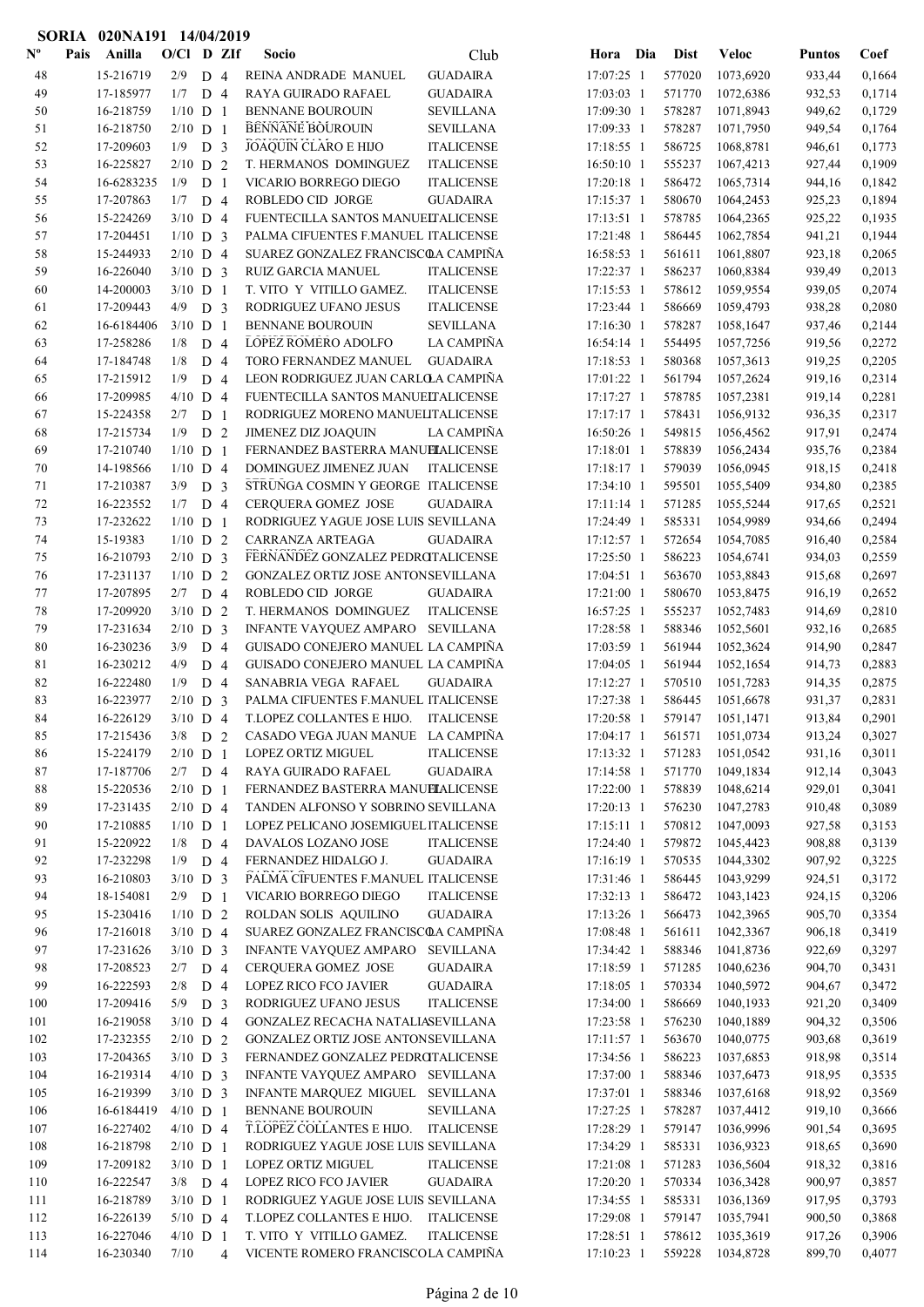|                           | SORIA | 020NA191 14/04/2019    |                          |                |                         |                                                                                       |                          |     |                  |                        |                  |                  |
|---------------------------|-------|------------------------|--------------------------|----------------|-------------------------|---------------------------------------------------------------------------------------|--------------------------|-----|------------------|------------------------|------------------|------------------|
| $\mathbf{N}^{\mathbf{o}}$ | Pais  | Anilla                 | $O/C1$ D ZIf             |                |                         | <b>Socio</b><br>Club                                                                  | Hora                     | Dia | <b>Dist</b>      | <b>Veloc</b>           | <b>Puntos</b>    | Coef             |
| 115                       |       | 17-232638              | $4/10$ D 1               |                |                         | RODRIGUEZ YAGUE JOSE LUIS SEVILLANA                                                   | 17:35:37 1               |     | 585331           | 1034,8546              | 916,81           | 0,3929           |
| 116                       |       | 17-232426              | 1/9                      | D <sub>4</sub> |                         | PEÑUELA ESCALONA JESUS<br><b>ITALICENSE</b>                                           | 17:37:55 1               |     | 586879           | 1033,3893              | 898,41           | 0,3953           |
| 117                       |       | 17-209569              | 2/9                      | D <sub>3</sub> |                         | JOAQUIN CLARO E HIJO<br><b>ITALICENSE</b>                                             | 17:38:16 1               |     | 586725           | 1032,4818              | 914,37           | 0,3988           |
| 118                       |       | 17-210613              | $2/10$ D 1               |                |                         | <b>GOMEZ ROMERO ANDRES</b><br><b>ITALICENSE</b>                                       | 17:24:33 1               |     | 571625           | 1030,7907              | 913,21           | 0,4129           |
| 119                       |       | 17-210923              | $4/10$ D 1               |                |                         | <b>LOPEZ ORTIZ MIGUEL</b><br><b>ITALICENSE</b>                                        | 17:24:28 1               |     | 571283           | 1030,3288              | 912,80           | 0,4166           |
| 120                       |       | 17-209010              | 2/8                      | D 4            |                         | DAVALOS LOZANO JOSE<br><b>ITALICENSE</b>                                              | 17:33:14 1               |     | 579872           | 1029,5413              | 895,06           | 0,4139           |
| 121                       |       | 17-231469              | $3/10$ D 4               |                |                         | TANDEN ALFONSO Y SOBRINO SEVILLANA                                                    | 17:30:06 1               |     | 576230           | 1028,7984              | 894,41           | 0,4200           |
| 122                       |       | 16-230332              | 8/10                     |                | 4                       | VICENTE ROMERO FRANCISCOLA CAMPIÑA                                                    | 17:13:41 1               |     | 559228           | 1028,5914              | 894,23           | 0,4363           |
| 123                       |       | 16-219525              | 1/9                      | D <sub>3</sub> |                         | TANDEN HNOS. INFANTE<br><b>SEVILLANA</b>                                              | 17:43:43 1               |     | 589732           | 1027,9151              | 910,33           | 0,4171           |
| 124                       |       | 15-210978              | 4/9                      | D <sub>3</sub> |                         | STRUNGA COSMIN Y GEORGE ITALICENSE                                                    | 17:49:26 1               |     | 595501           | 1027,7300              | 910,17           | 0,4165           |
| 125                       |       | 17-204501              | $4/10$ D 3               |                |                         | FERNANDEZ GONZALEZ PEDROTALICENSE                                                     | 17:40:29 1               |     | 586223           | 1027,5901              | 910,04           | 0,4265           |
| 126                       |       | 17-232361              | $3/10$ D 2               |                |                         | GONZALEZ ORTIZ JOSE ANTONSEVILLANA                                                    | 17:18:36 1               |     | 563670           | 1027,4699              | 892,73           | 0,4471           |
| 127                       |       | 16-222939              | 2/9                      | D <sub>4</sub> |                         | SANABRIA VEGA RAFAEL<br><b>GUADAIRA</b>                                               | 17:25:56 1               |     | 570510           | 1026,2202              | 892,17           | 0,4452           |
| 128                       |       | 15-224135              | 5/9                      | D <sub>3</sub> |                         | STRUNGA COSMIN Y GEORGE ITALICENSE                                                    | 17:51:06 1               |     | 595501           | 1024,7823              | 907,56           | 0,4299           |
| 129                       |       | 17-209326              | $2/10$ D 4               |                |                         | DOMINGUEZ JIMENEZ JUAN<br><b>ITALICENSE</b>                                           | 17:35:08 1               |     | 579039           | 1024,6060              | 890,77           | 0,4456           |
| 130                       |       | 17-209249              | 6/10                     |                | 4                       | T.LOPEZ COLLANTES E HIJO.<br><b>ITALICENSE</b>                                        | 17:35:25 1               |     | 579147           | 1024,2836              | 890,49           | 0,4489           |
| 131                       |       | 14-197107<br>16-210849 | 3/9                      | D <sub>4</sub> |                         | SANABRIA VEGA RAFAEL<br><b>GUADAIRA</b><br>PALMA CIFUENTES F.MANUEL ITALICENSE        | $17:27:16$ 1             |     | 570510           | 1023,7648              | 890,04           | 0,4592<br>0,4502 |
| 132                       |       |                        | $4/10$ D 3               |                |                         |                                                                                       | $17:43:14$ 1             |     | 586445<br>576230 | 1023,0476<br>1022,9843 | 906,02           |                  |
| 133<br>134                |       | 18-162418<br>16-227762 | $4/10$ D 4<br>$5/10$ D 4 |                |                         | GONZALEZ RECACHA NATALIASEVILLANA<br>FUENTECILLA SANTOS MANUELTALICENSE               | 17:33:17 1<br>17:35:55 1 |     | 578785           | 1022,7389              | 889,36<br>889,15 | 0,4616<br>0,4630 |
| 135                       |       | 16-222483              | 3/7                      | D <sub>4</sub> |                         | ROBLEDO CID JORGE<br><b>GUADAIRA</b>                                                  | 17:37:55 1               |     | 580670           | 1022,4563              | 888,90           | 0,4650           |
| 136                       |       | 17-209750              | $1/10$ D 1               |                |                         | <b>GAMEZ CASTRO M.ANGEL</b><br><b>ITALICENSE</b>                                      | 17:28:37 1               |     | 571023           | 1022,2090              | 905,61           | 0,4763           |
| 137                       |       | 16-210825              | $5/10$ D 3               |                |                         | PALMA CIFUENTES F.MANUEL ITALICENSE                                                   | 17:44:19 1               |     | 586445           | 1021,1179              | 904,31           | 0,4672           |
| 138                       |       | 17-204374              | $5/10$ D 3               |                |                         | FERNANDEZ GONZALEZ PEDROTALICENSE                                                     | 17:44:32 1               |     | 586223           | 1020,3464              | 903,63           | 0,4708           |
| 139                       |       | 17-209924              | $4/10$ D 2               |                |                         | T. HERMANOS DOMINGUEZ<br><b>ITALICENSE</b>                                            | $17:14:15$ 1             |     | 555237           | 1020,1874              | 886,40           | 0,5007           |
| 140                       |       | 17-210835              | $3/7$ D 1                |                |                         | RODRIGUEZ MORENO MANUELITALICENSE                                                     | 17:37:10 1               |     | 578431           | 1019,8607              | 903,53           | 0,4841           |
| 141                       |       | 17-232310              | $4/10$ D 2               |                |                         | GONZALEZ ORTIZ JOSE ANTONSEVILLANA                                                    | 17:22:54 1               |     | 563670           | 1019,4791              | 885,79           | 0,5003           |
| 142                       |       | 14-197070              | 4/8                      | D 4            |                         | <b>LOPEZ RICO FCO JAVIER</b><br><b>GUADAIRA</b>                                       | 17:29:33 1               |     | 570334           | 1019,2726              | 886,13           | 0,4980           |
| 143                       |       | 16-219641              | $4/10$ D 3               |                |                         | INFANTE MARQUEZ MIGUEL SEVILLANA                                                      | 17:47:14 1               |     | 588346           | 1019,2516              | 902,66           | 0,4861           |
| 144                       |       | 17-207470              | 3/9                      | D <sub>4</sub> |                         | REINA ANDRADE MANUEL<br><b>GUADAIRA</b>                                               | 17:36:10 1               |     | 577020           | 1019,1699              | 886,04           | 0,4991           |
| 145                       |       | 16-210857              | 6/10                     |                | 3                       | PALMA CIFUENTES F.MANUEL ITALICENSE                                                   | 17:45:26 1               |     | 586445           | 1019,1363              | 902,56           | 0,4945           |
| 146                       |       | 17-255661              | 1/8                      | D              | $\overline{\mathbf{3}}$ | <b>MARINA FRANCO IVAN</b><br><b>ITALICENSE</b>                                        | 17:45:09 1               |     | 586032           | 1018,9203              | 902,36           | 0,4983           |
| 147                       |       | 18-164951              | $4/10$ D 4               |                |                         | TANDEN ALFONSO Y SOBRINO SEVILLANA                                                    | 17:35:40 1               |     | 576230           | 1018,6741              | 885,61           | 0,5102           |
| 148                       |       | 15-220814              | $2/10$ D 1               |                |                         | LOPEZ PELICANO JOSEMIGUEL ITALICENSE                                                  | 17:31:20 1               |     | 570812           | 1016,8860              | 900,89           | 0,5186           |
| 149                       |       | 18-164021              | $5/10$ D 4               |                |                         | TANDEN ALFONSO Y SOBRINO SEVILLANA                                                    | 17:36:56 1               |     | 576230           | 1016,3982              | 883,63           | 0,5172           |
| 150                       |       | 18-164956              | $5/10$ D 4               |                |                         | GONZALEZ RECACHA NATALIASEVILLANA                                                     | 17:37:02 1               |     | 576230           | 1016,2189              | 883,48           | 0,5206           |
| 151                       |       | 17-209452              | 6/9                      |                | 3                       | RODRIGUEZ UFANO JESUS<br><b>ITALICENSE</b>                                            | 17:47:45 1               |     | 586669           | 1015,4375              | 899,28           | 0,5148           |
| 152                       |       | 17-7353337             | $5/10$ D 1               |                |                         | <b>BENNANE BOUROUIN</b><br><b>SEVILLANA</b>                                           | 17:39:40 1               |     | 578287           | 1015,1322              | 899,34           | 0,5257           |
| 153                       |       | 15-239564              | 4/8                      | D 2            |                         | CASADO VEGA JUAN MANUE LA CAMPIÑA                                                     | 17:25:26 1               |     | 561571           | 1011,0502              | 878,46           | 0,5449           |
| 154                       |       | 16-6184331             | 5/8                      | D 2            |                         | CASADO VEGA JUAN MANUE LA CAMPIÑA                                                     | 17:25:37 1               |     | 561571           | 1010,7166              | 878,17           | 0,5485           |
| 155                       |       | 17-215702              | 2/9                      | D <sub>2</sub> |                         | <b>JIMENEZ DIZ JOAQUIN</b><br>LA CAMPIÑA                                              | 17:15:12 1               |     | 549815           | 1008,4648              | 876,22           | 0,5638           |
| 156                       |       | 16-210995              | 6/10                     |                | 3                       | FERNANDEZ GONZALEZ PEDROTALICENSE                                                     | 17:51:26 1               |     | 586223           | 1008,2377              | 892,90           | 0,5322           |
| 157                       |       | 17-209226              | 7/10                     |                | $\overline{\mathbf{4}}$ | T.LOPEZ COLLANTES E HIJO. ITALICENSE                                                  | 17:44:54 1               |     | 579147           | 1007,3874              | 875,80           | 0,5422           |
| 158                       |       | 17-231679              | $1/2$ D 4                |                |                         | VEGUILLA DAVALOS AGUSTIN ITALICENSE                                                   | 17:36:22 1               |     | 570486           | 1007,2733              | 875,70           | 0,5539           |
| 159                       |       | 16-227105              | $5/10$ D 1               |                |                         | <b>LOPEZ ORTIZ MIGUEL</b><br><b>ITALICENSE</b>                                        | 17:37:31 1               |     | 571283           | 1006,6365              | 891,81           | 0,5566           |
| 160                       |       | 16-226654<br>18-198614 | $2/10$ D 1<br>6/8        |                |                         | <b>GAMEZ CASTRO M.ANGEL</b><br><b>ITALICENSE</b><br>CASADO VEGA JUAN MANUE LA CAMPIÑA | 17:37:22 1<br>17:28:11 1 |     | 571023           | 1006,4444<br>1006,0691 | 891,64           | 0,5604<br>0,5734 |
| 161<br>162                |       | 17-204509              | 7/10                     |                | 2<br>3                  | FERNANDEZ GONZALEZ PEDROTALICENSE                                                     | 17:52:53 1               |     | 561571<br>586223 | 1005,7296              | 874,13<br>890,68 | 0,5527           |
| 163                       |       | 17-209442              | 7/9                      |                | 3                       | RODRIGUEZ UFANO JESUS<br><b>ITALICENSE</b>                                            | 17:53:20 1               |     | 586669           | 1005,7183              | 890,67           | 0,5557           |
| 164                       |       | 16-223168              | 2/8                      | D <sub>4</sub> |                         | DE RIOJA PEÑARANDA<br><b>GUADAIRA</b>                                                 | 17:39:51 1               |     | 573068           | 1005,6471              | 874,29           | 0,5724           |
| 165                       |       | 16-225728              | 3/8                      | D 4            |                         | DAVALOS LOZANO JOSE<br><b>ITALICENSE</b>                                              | 17:46:53 1               |     | 579872           | 1005,1807              | 873,88           | 0,5691           |
| 166                       |       | 14-208659              | 2/8                      | D <sub>4</sub> |                         | TORO FERNANDEZ MANUEL<br><b>GUADAIRA</b>                                              | 17:49:55 1               |     | 580368           | 1000,7783              | 870,05           | 0,5721           |
| 167                       |       | 17-215854              | 1/4                      | D 4            |                         | CASAU SANCHEZ JOSE<br>LA CAMPIÑA                                                      | 17:31:52 1               |     | 561739           | 999,7728               | 869,18           | 0,5946           |
| 168                       |       | 16-227100              | 6/9                      |                | 3                       | STRUNGA COSMIN Y GEORGE ITALICENSE                                                    | 18:05:41 1               |     | 595501           | 999,6939               | 885,34           | 0,5642           |
| 169                       |       | 14-311856              | 1/4                      | D <sub>1</sub> |                         | PEÑA CORDERO JONATHAN<br><b>SEVILLANA</b>                                             | 18:00:17 1               |     | 589868           | 999,2964               | 885,31           | 0,5730           |
| 170                       |       | 16-225774              | 1/8                      | D <sub>3</sub> |                         | CLARO CONTRERAS Fº JAVIER ITALICENSE                                                  | 17:57:06 1               |     | 586358           | 998,7362               | 884,49           | 0,5799           |
| 171                       |       | 17-209455              | 8/9                      |                | 3                       | RODRIGUEZ UFANO JESUS<br><b>ITALICENSE</b>                                            | 17:57:38 1               |     | 586669           | 998,3590               | 884,15           | 0,5830           |
| 172                       |       | 14-129534              | 3/8                      | D 4            |                         | DE RIOJA PEÑARANDA<br><b>GUADAIRA</b>                                                 | 17:44:38 1               |     | 573068           | 997,2759               | 867,01           | 0,6003           |
| 173                       |       | 17-231126              | 2/9                      | D <sub>2</sub> |                         | FERNANDEZ HERNANDEZ<br><b>SEVILLANA</b>                                               | 16:55:41 1               |     | 523640           | 996,1130               | 865,48           | 0,6608           |
| 174                       |       | 15-231365              | 1/2                      | D <sub>1</sub> |                         | GONZALEZ MARIÑO CHARLO ITALICENSE                                                     | 17:51:10 1               |     | 578838           | 995,9931               | 882,38           | 0,6012           |
| 175                       |       | 16-227454              | 7/9                      |                | 3                       | STRUNGA COSMIN Y GEORGE ITALICENSE                                                    | 18:08:04 1               |     | 595501           | 995,7101               | 881,81           | 0,5877           |
| 176                       |       | 16-222324              | 1/9                      | D <sub>4</sub> |                         | PEREZ NIETO JACOB<br><b>GUADAIRA</b>                                                  | 17:47:11 1               |     | 573789           | 994,1191               | 864,27           | 0,6135           |
| 177                       |       | 15-220626              | $3/10$ D 4               |                |                         | DOMINGUEZ JIMENEZ JUAN<br><b>ITALICENSE</b>                                           | 17:52:45 1               |     | 579039           | 993,6319               | 863,84           | 0,6114           |
| 178                       |       | 16-266536              | $5/10$ D 3               |                |                         | INFANTE VAYQUEZ AMPARO SEVILLANA                                                      | 18:02:08 1               |     | 588346           | 993,6039               | 879,94           | 0,6051           |
| 179                       |       | 17-210701              | $3/10$ D 1               |                |                         | FERNANDEZ BASTERRA MANUELALICENSE                                                     | 17:52:42 1               |     | 578839           | 993,3739               | 880,06           | 0,6185           |
| 180                       |       | 17-210730              | $4/10$ D 1               |                |                         | FERNANDEZ BASTERRA MANUELALICENSE                                                     | 17:52:45 1               |     | 578839           | 993,2887               | 879,98           | 0,6219           |
| 181                       |       | 16-227428              | 8/10                     |                | $\overline{4}$          | T.LOPEZ COLLANTES E HIJO. ITALICENSE                                                  | 17:53:46 1               |     | 579147           | 992,0865               | 862,50           | 0,6251           |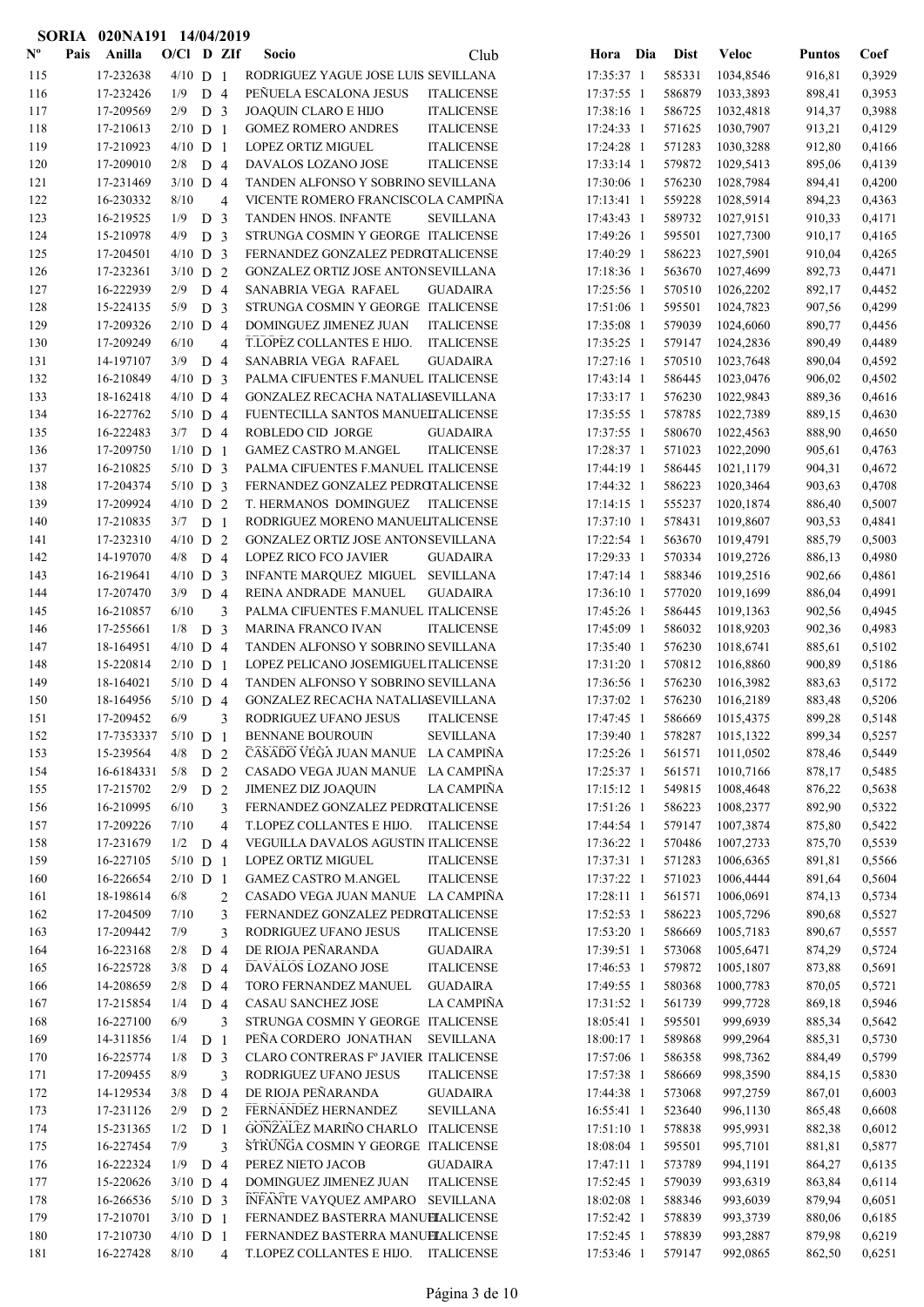|                | SORIA | 020NA191 14/04/2019 |                   |                                  |                |                                             |                   |                          |                  |              |                  |                  |
|----------------|-------|---------------------|-------------------|----------------------------------|----------------|---------------------------------------------|-------------------|--------------------------|------------------|--------------|------------------|------------------|
| $N^{\text{o}}$ | Pais  | Anilla              | O/Cl D ZIf        |                                  |                | Socio                                       | Club              | Hora Dia                 | <b>Dist</b>      | <b>Veloc</b> | <b>Puntos</b>    | Coef             |
| 182            |       | 16-223764           | 2/8               | D <sub>4</sub>                   |                | LOPEZ ROMERO ADOLFO                         | LA CAMPIÑA        | 17:29:20 1               | 554495           | 991,3498     | 861,86           | 0,6565           |
| 183            |       | 17-210563           | 4/8               | D <sub>4</sub>                   |                | DAVALOS LOZANO JOSE                         | <b>ITALICENSE</b> | 17:55:21 1               | 579872           | 990,6415     | 861,24           | 0,6312           |
| 184            |       | 17-7345032          | 6/10              |                                  | $\overline{1}$ | <b>BENNANE BOUROUIN</b>                     | <b>SEVILLANA</b>  | 17:53:54 1               | 578287           | 990,3871     | 877,41           | 0,6364           |
| 185            |       | 17-208524           | 3/7               | D <sub>4</sub>                   |                | CERQUERA GOMEZ JOSE                         | <b>GUADAIRA</b>   | 17:47:03 1               | 571285           | 990,0095     | 860,69           | 0,6477           |
| 186            |       | 14-179852           | 4/9               | D <sub>4</sub>                   |                | REINA ANDRADE MANUEL                        | <b>GUADAIRA</b>   | 17:52:53 1               | 577020           | 989,9408     | 860,63           | 0,6447           |
| 187            |       | 16-222284           | $2/10$ D 2        |                                  |                | ROLDAN SOLIS AQUILINO                       | <b>GUADAIRA</b>   | 17:42:27 1               | 566473           | 989,5589     | 859,79           | 0,6602           |
| 188            |       | 17-209179           | 3/9               | D 2                              |                | <b>JIMENEZ DIZ JOAQUIN</b>                  | LA CAMPIÑA        | 17:25:43 1               | 549815           | 989,3801     | 859,63           | 0,6839           |
| 189            |       | 16-226105           | 9/10              |                                  | $\overline{4}$ | T.LOPEZ COLLANTES E HIJO.                   | <b>ITALICENSE</b> | 17:55:25 1               | 579147           | 989,2902     | 860,07           | 0,6527           |
| 190            |       | 16-219332           | 6/10              |                                  | 3              | INFANTE VAYQUEZ AMPARO                      | <b>SEVILLANA</b>  | 18:04:46 1               | 588346           | 989,2047     | 876,05           | 0,6459           |
| 191            |       | 17-231118           | 3/9               | D 2                              |                | FERNANDEZ HERNANDEZ                         | <b>SEVILLANA</b>  | 16:59:43 1               | 523640           | 988,5285     | 858,89           | 0,7295           |
| 192            |       | 16-218150           | 1/7               | D <sub>2</sub>                   |                | HIPONA ARAUJO RAFAEL                        | <b>SEVILLANA</b>  | 17:05:24 1               | 528072           | 986,3130     | 856,97           | 0,7272           |
| 193            |       | 17-208366           | $3/10$ D 2        |                                  |                | ROLDAN SOLIS AQUILINO                       | <b>GUADAIRA</b>   | 17:44:42 1               | 566473           | 985,6847     | 856,42           | 0,6814           |
| 194            |       | 16-219879           | $5/10$ D 3        |                                  |                | INFANTE MARQUEZ MIGUEL                      | SEVILLANA         | 18:06:57 1               | 588346           | 985,5867     | 872,84           | 0,6595           |
| 195            |       | 17-210612           | $3/10$ D 1        |                                  |                | <b>GOMEZ ROMERO ANDRES</b>                  | <b>ITALICENSE</b> | 17:50:11 1               | 571625           | 985,2489     | 872,86           | 0,6823           |
| 196            |       | 14-198039           | 1/9               | D <sub>1</sub>                   |                | GUTIERREZ GUTIERREZ PACO ITALICENSE         |                   | 17:53:18 1               | 574431           | 984,7951     | 872,46           | 0,6824           |
| 197            |       | 17-232252           | 2/8               | D <sub>2</sub>                   |                | MOHEDANO OSTOS GUILLERMSEVILLANA            |                   | 17:42:01 1               | 563035           | 984,2982     | 855,22           | 0,6998           |
| 198            |       | 15-221060           | 6/10              |                                  | $\overline{4}$ | FUENTECILLA SANTOS MANUELTALICENSE          |                   | 17:58:46 1               | 578785           | 983,0465     | 854,64           | 0,6842           |
| 199            |       | 17-210827           | 4/7               | D <sub>1</sub>                   |                | RODRIGUEZ MORENO MANUELITALICENSE           |                   | 17:58:56 1               | 578431           | 982,1672     | 870,13           | 0,6881           |
| 200            |       | 14-198458           | $3/10$ D 1        |                                  |                | <b>GAMEZ CASTRO M.ANGEL</b>                 | <b>ITALICENSE</b> | 17:51:36 1               | 571023           | 981,8140     | 869,82           | 0,7005           |
| 201            |       | 17-184730           | 3/8               | D <sub>4</sub>                   |                | TORO FERNANDEZ MANUEL                       | <b>GUADAIRA</b>   | 18:01:44 1               | 580368           | 980,7932     | 852,68           | 0,6927           |
| 202            |       | 16-210990           | 8/10              |                                  | 3              | FERNANDEZ GONZALEZ PEDROTALICENSE           |                   | 18:07:59 1               | 586223           | 980,3333     | 868,19           | 0,6892           |
| 203            |       | 16-227178           | $3/10$ D 1        |                                  |                | LOPEZ PELICANO JOSEMIGUEL ITALICENSE        |                   | 17:52:23 1               | 570812           | 980,1311     | 868,33           | 0,7113           |
| 204            |       | 16-227136           | $4/10$ D 1        |                                  |                | LOPEZ PELICANO JOSEMIGUEL ITALICENSE        |                   | 17:53:23 1               | 570812           | 978,4510     | 866,84           | 0,7148           |
| 205            |       | 16-227148           | 6/10              |                                  | $\mathbf{1}$   | LOPEZ ORTIZ MIGUEL                          | <b>ITALICENSE</b> | 17:54:05 1               | 571283           | 978,0847     | 866,51           | 0,7177           |
| 206            |       | 17-208607           | 4/8               | D <sub>4</sub>                   |                | DE RIOJA PEÑARANDA                          | <b>GUADAIRA</b>   | 17:56:01 1               | 573068           | 977,9039     | 850,17           | 0,7189           |
| 207            |       | 16-226073           | $4/10$ D 3        |                                  |                | RUIZ GARCIA MANUEL                          | <b>ITALICENSE</b> | 18:09:50 1               | 586237           | 977,3331     | 865,53           | 0,7062           |
| 208            |       | 17-258284           | 3/8               | D <sub>4</sub>                   |                | LOPEZ ROMERO ADOLFO                         | LA CAMPIÑA        | 17:37:48 1               | 554495           | 976,5675     | 849,01           | 0,7502           |
| 209            |       | 16-225821           | $5/10$ D 2        |                                  |                | T. HERMANOS DOMINGUEZ                       | <b>ITALICENSE</b> | 17:39:33 1               | 555237           | 974,8696     | 847,03           | 0,7528           |
| 210            |       | 16-210788           | 9/10              |                                  | 3              | FERNANDEZ GONZALEZ PEDROTALICENSE           |                   | 18:11:48 1               | 586223           | 974,1160     | 862,68           | 0,7165           |
| 211            |       | 16-222229           | $4/10$ D 2        |                                  |                | ROLDAN SOLIS AQUILINO                       | <b>GUADAIRA</b>   | 17:51:35 1               | 566473           | 974,0186     | 846,29           | 0,7450           |
| 212            |       | 17-231148           | 4/9               | D <sub>2</sub>                   |                | FERNANDEZ HERNANDEZ                         | <b>SEVILLANA</b>  | 17:08:17 1               | 523640           | 972,7962     | 845,22           | 0,8097           |
| 213            |       | 17-255332           | 2/8               | D <sub>3</sub>                   |                | <b>MARINA FRANCO IVAN</b>                   | <b>ITALICENSE</b> | 18:12:53 1               | 586032           | 972,0488     | 860,85           | 0,7269           |
| 214            |       | 14-197074           | 5/8               | D 4                              |                | <b>LOPEZ RICO FCO JAVIER</b>                | <b>GUADAIRA</b>   | 17:56:52 1               | 570334           | 971,8289     | 844,89           | 0,7504           |
| 215            |       | 16-222088           | $2/10$ D 2        |                                  |                | CARRANZA ARTEAGA                            | <b>GUADAIRA</b>   | 17:59:59 1               | 572654           | 970,6274     | 843,34           | 0,7509           |
| 216            |       | 17-204404           | 7/10              |                                  | 3              | PALMA CIFUENTES F.MANUEL ITALICENSE         |                   | 18:14:31 1               | 586445           | 970,1056     | 859,13           | 0,7366           |
| 217            |       | 17-209933           | 6/10              |                                  | $\overline{2}$ | T. HERMANOS DOMINGUEZ                       | <b>ITALICENSE</b> | 17:43:17 1               | 555237           | 968,5211     | 841,51           | 0,7816           |
| 218            |       | 17-211200           | 7/10              |                                  | $\overline{4}$ | FUENTECILLA SANTOS MANUELTALICENSE          |                   | 18:07:39 1               | 578785           | 968,4347     | 841,94           | 0,7533           |
| 219            |       | 17-232633           | $5/10$ D 1        |                                  |                | RODRIGUEZ YAGUE JOSE LUIS SEVILLANA         |                   | 18:14:41 1               | 585331           | 967,9959     | 857,58           | 0,7483           |
| 220            |       | 16-218710           | 7/10              |                                  | $\overline{1}$ | <b>BENNANE BOUROUIN</b>                     | <b>SEVILLANA</b>  | 18:08:07 1               | 578287           | 966,8465     | 856,56           | 0,7609           |
| 221            |       | 16-227053           | $5/10$ D 1        |                                  |                | T. VITO Y VITILLO GAMEZ.                    | <b>ITALICENSE</b> | 18:08:45 1               | 578612           | 966,3666     | 856,13           | 0,7639           |
| 222            |       | 14-200019           | 6/10              |                                  | -1             | T. VITO Y VITILLO GAMEZ.                    | <b>ITALICENSE</b> | 18:09:50 1               | 578612           | 964,6213     | 854,59           | 0,7674           |
| 223            |       | 17-210479           | $1/7$ D 1         |                                  |                | RODRIGUEZ CAMPANO J.                        | <b>ITALICENSE</b> | 18:08:30 1               | 577164           | 964,3509     | 854,35           | 0,7727           |
| 224            |       | 18-154093           | 3/9               | D <sub>1</sub>                   |                | VICARIO BORREGO DIEGO                       | <b>ITALICENSE</b> | 18:18:19 1               | 586472           | 964,0900     | 854,12           | 0,7639           |
| 225            |       | 17-208908           | $2/10$ D 1        |                                  |                | LERDO DE TEJADA PEREZ DE ITALICENSE         |                   | 18:09:51 1               | 578240           | 963,9743     | 854,01           | 0,7782           |
| 226            |       | 17-184702           | 4/8               | D <sub>4</sub>                   |                | TORO FERNANDEZ MANUEL                       | <b>GUADAIRA</b>   | 18:12:32 1               | 580368           | 963,2131     | 837,40           | 0,7788           |
| 227            |       | 17-232626           | 6/10              |                                  | $\overline{1}$ | RODRIGUEZ YAGUE JOSE LUIS SEVILLANA         |                   | 18:18:30 1               | 585331           | 961,9244     | 852,20           | 0,7756           |
| 228            |       | 17-215932           | 2/9               | D <sub>4</sub>                   |                | LEON RODRIGUEZ JUAN CARLOLA CAMPIÑA         |                   | 17:54:04 1               | 561794           | 961,8662     | 836,23           | 0,8117           |
| 229            |       | 18-197839           | $2/9$ D 4         |                                  |                | <b>JURADO CHIA ANTONIO</b>                  | LA CAMPIÑA        | 17:35:21 1               | 543264           | 960,9339     | 835,41           | 0,8431           |
| 230            |       | 15-220100           | 7/10              |                                  | $\overline{1}$ | T. VITO Y VITILLO GAMEZ.                    | <b>ITALICENSE</b> | 18:14:47 1               | 578612           | 956,7261     | 847,59           | 0,7950           |
| 231            |       | 17-210953           | 1/8               | D <sub>1</sub>                   |                | ARENAS GUTIERREZ MIGUEL ITALICENSE          |                   | 18:03:49 1               | 567806           | 956,1975     | 847,12           | 0,8137           |
| 232            |       | 15-216703           | 5/9               | D <sub>4</sub>                   |                | REINA ANDRADE MANUEL                        | <b>GUADAIRA</b>   | 18:13:31 1               | 577020           | 956,0962     | 831,21           | 0,8041           |
| 233            |       | 16-227152           | 7/10              |                                  | $\mathbf{1}$   | LOPEZ ORTIZ MIGUEL                          | <b>ITALICENSE</b> | 18:08:02 1               | 571283           | 955,2695     | 846,30           | 0,8157           |
| 234            |       | 17-232349           | $5/10$ D 2        |                                  |                | GONZALEZ ORTIZ JOSE ANTONSEVILLANA          |                   | 18:00:08 1               | 563670           | 955,1570     | 829,90           | 0,8303           |
| 235            |       | 14-198064           | 2/9               | D <sub>1</sub>                   |                | GUTIERREZ GUTIERREZ PACO ITALICENSE         |                   | 18:11:33 1               | 574431           | 954,9181     | 845,99           | 0,8182           |
| 236            |       | 14-199990           | 1/4               | D <sub>1</sub>                   |                | ORTEGA MUÑOZ ANGEL                          | <b>ITALICENSE</b> | 18:08:11 1               | 571023           | 954,5953     | 845,70           | 0,8266           |
| 237            |       | 16-219871           | 2/9               | D <sub>3</sub>                   |                | TANDEN HNOS. INFANTE                        | <b>SEVILLANA</b>  | 18:28:18 1               | 589732           | 953,7959     | 844,69           | 0,8038           |
| 238            |       | 14-197008           | 1/8               | D <sub>3</sub>                   |                | MESA REALES FRANCISCO                       | <b>GUADAIRA</b>   | 18:20:39 1               | 582270           | 953,5249     | 844,45           | 0,8175           |
| 239            |       | 15-239152           | 4/9               | D 4                              |                | SANABRIA VEGA RAFAEL                        | <b>GUADAIRA</b>   | 18:08:47 1               | 570510           | 952,7820     | 828,33           | 0,8378           |
|                |       | 15-220588           |                   |                                  |                | VELAZQUEZ VEGA MANUEL                       | <b>ITALICENSE</b> |                          |                  | 952,1651     |                  |                  |
| 240<br>241     |       | 17-210089           | 1/3<br>3/9        | D <sub>1</sub><br>D <sub>1</sub> |                | GUTIERREZ GUTIERREZ PACO ITALICENSE         |                   | 18:09:22 1<br>18:13:48 1 | 570696<br>574431 | 951,3597     | 843,55<br>842,84 | 0,8411<br>0,8391 |
| 242            |       | 15-221240           | 4/9               | D <sub>1</sub>                   |                | GUTIERREZ GUTIERREZ PACO ITALICENSE         |                   | 18:13:59 1               | 574431           | 951,0709     |                  | 0,8426           |
| 243            |       |                     |                   |                                  |                |                                             |                   |                          | 578785           |              | 842,58           |                  |
|                |       | 15-221020           | 8/10              |                                  | $\overline{4}$ | FUENTECILLA SANTOS MANUELTALICENSE          |                   | 18:18:42 1               |                  | 950,8543     | 826,65           | 0,8397           |
| 244            |       | 17-7347321          | 8/10              |                                  | 1              | <b>BENNANE BOUROUIN</b>                     | <b>SEVILLANA</b>  | 18:18:27 1               | 578287           | 950,4265     | 842,01           | 0,8439           |
| 245            |       | 16-226056           | $5/10$ D 3<br>6/8 |                                  |                | RUIZ GARCIA MANUEL<br>LOPEZ RICO FCO JAVIER | <b>ITALICENSE</b> | 18:26:52 1               | 586237           | 950,3464     | 841,63           | 0,8358<br>0,8627 |
| 246            |       | 16-222564           |                   |                                  | $\overline{4}$ |                                             | <b>GUADAIRA</b>   | 18:12:03 1               | 570334           | 947,3200     | 823,58           |                  |
| 247            |       | 17-255175           | $1/10$ D 4        |                                  |                | PEREZ JURADO JESUS                          | <b>ITALICENSE</b> | 18:25:15 1               | 582795           | 947,2491     | 823,52           | 0,8476           |
| 248            |       | 17-215703           | $4/9$ D 2         |                                  |                | JIMENEZ DIZ JOAQUIN                         | LA CAMPIÑA        | 17:50:29 1               | 549815           | 947,1676     | 822,96           | 0,9021           |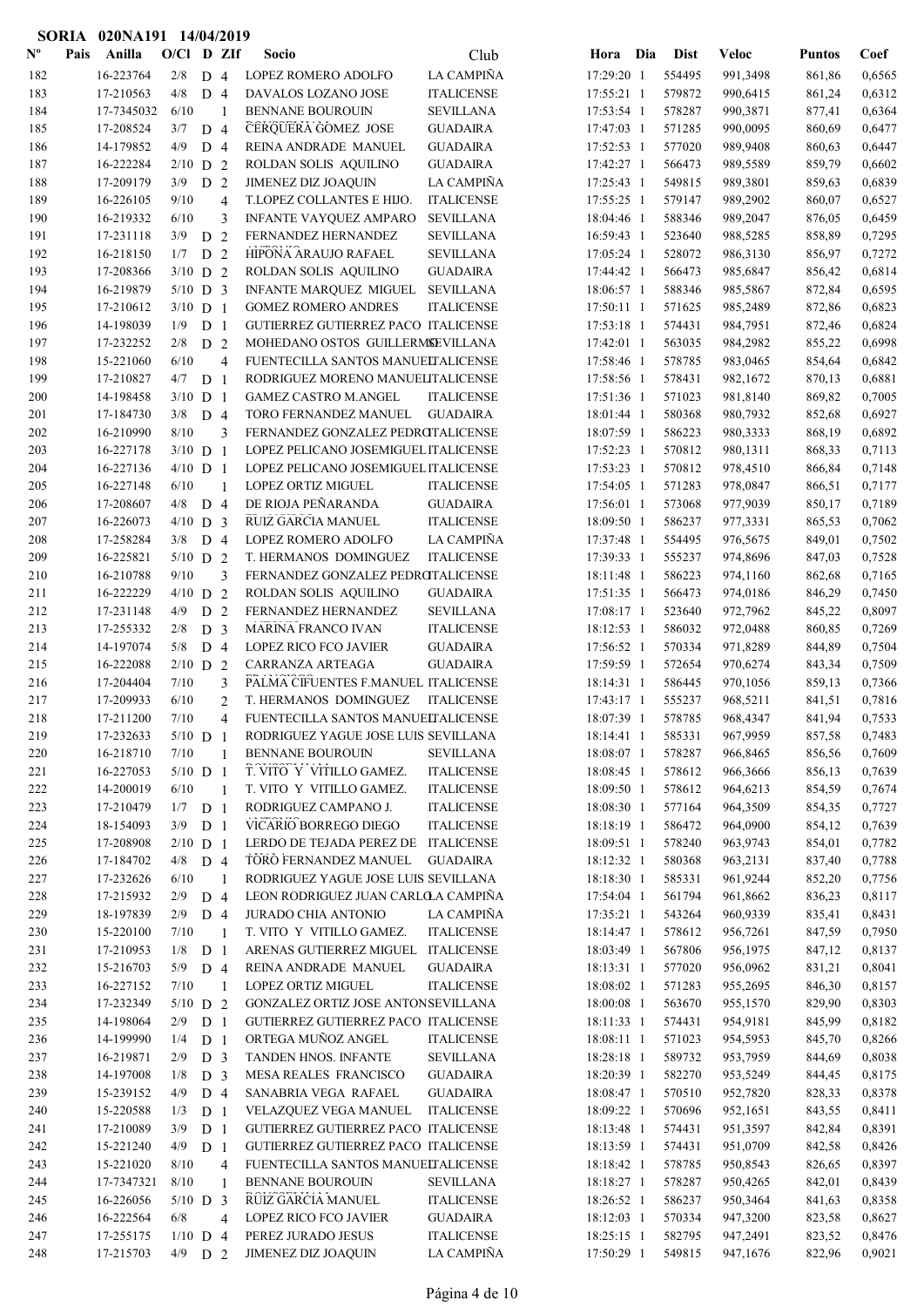|                | SORIA | 020NA191 14/04/2019    |                          |                                  |                |                                                                       |                   |                          |                  |                      |                  |                  |
|----------------|-------|------------------------|--------------------------|----------------------------------|----------------|-----------------------------------------------------------------------|-------------------|--------------------------|------------------|----------------------|------------------|------------------|
| $N^{\text{o}}$ | Pais  | Anilla                 | O/Cl D ZIf               |                                  |                | Socio                                                                 | Club              | Hora Dia                 | <b>Dist</b>      | <b>Veloc</b>         | <b>Puntos</b>    | Coef             |
| 249            |       | 15-214507              | $2/7$ D 2                |                                  |                | HIPONA ARAUJO RAFAEL                                                  | <b>SEVILLANA</b>  | 17:28:10 1               | 528072           | 946,0830             | 822,01           | 0,9431           |
| 250            |       | 17-187618              | 3/7                      | D <sub>4</sub>                   |                | RAYA GUIRADO RAFAEL                                                   | <b>GUADAIRA</b>   | 18:14:27 1               | 571770           | 945,9343             | 822,37           | 0,8745           |
| 251            |       | 15-220298              | 2/8                      | D <sub>3</sub>                   |                | CLARO CONTRERAS Fº JAVIER ITALICENSE                                  |                   | 18:30:02 1               | 586358           | 945,6879             | 837,51           | 0,8561           |
| 252            |       | 16-221302              | 1/7                      | D <sub>1</sub>                   |                | <b>MUJICA RODRIGUEZ JOSE</b>                                          | <b>SEVILLANA</b>  | 18:05:49 1               | 563105           | 945,0978             | 837,29           | 0,8950           |
| 253            |       | 17-208539              | 4/7                      | D <sub>4</sub>                   |                | <b>CERQUERA GOMEZ JOSE</b>                                            | <b>GUADAIRA</b>   | 18:14:44 1               | 571285           | 944,6891             | 821,29           | 0,8857           |
| 254            |       | 17-208919              | $3/10$ D 1               |                                  |                | LERDO DE TEJADA PEREZ DE                                              | <b>ITALICENSE</b> | 18:22:25 1               | 578240           | 944,1938             | 836,49           | 0,8785           |
| 255            |       | 17-209916              | 7/10                     |                                  | $\overline{2}$ | T. HERMANOS DOMINGUEZ                                                 | <b>ITALICENSE</b> | 17:58:29 1               | 555237           | 943,5051             | 819,77           | 0,9185           |
| 256            |       | 16-6202565             | 5/7                      | D <sub>4</sub>                   |                | <b>CERQUERA GOMEZ JOSE</b>                                            | <b>GUADAIRA</b>   | 18:16:05 1               | 571285           | 942,5849             | 819,46           | 0,8962           |
| 257            |       | 16-223937              | $3/10$ D 3               |                                  |                | FERNANDEZ CALVO J.CARLOS ITALICENSE                                   |                   | 18:31:19 1               | 584831           | 941,2769             | 833,60           | 0,8789           |
| 258            |       | 17-208085              | 1/3                      | D <sub>4</sub>                   |                | <b>IGLESIAS CRESPO JOAQUÍN</b>                                        | <b>GUADAIRA</b>   | 18:36:53 1               | 589745           | 940,7572             | 817,87           | 0,8750           |
| 259            |       | 17-231165              | 2/7                      | D <sub>1</sub>                   |                | MUJICA RODRIGUEZ JOSE                                                 | <b>SEVILLANA</b>  | 18:09:14 1               | 563105           | 939,7091             | 832,52           | 0,9199           |
| 260            |       | 15-238772              | 2/8                      | D <sub>3</sub>                   |                | MESA REALES FRANCISCO                                                 | <b>GUADAIRA</b>   | 18:29:46 1               | 582270           | 939,4987             | 832,03           | 0,8931           |
| 261            |       | 16-222052              | $3/10$ D 2               |                                  |                | CARRANZA ARTEAGA                                                      | <b>GUADAIRA</b>   | 18:21:00 1               | 572654           | 937,2406             | 814,33           | 0,9115           |
| 262            |       | 16-225833              | 5/9                      | D <sub>1</sub>                   |                | GUTIERREZ GUTIERREZ PACO ITALICENSE                                   |                   | 18:23:28 1               | 574431           | 936,3687             | 829,56           | 0,9122           |
| 263            |       | 16-241391              | 3/8                      | D <sub>2</sub>                   |                | MANCERA GONZALEZ JOSE                                                 | <b>GUADAIRA</b>   | 18:00:14 1               | 552444           | 935,9756             | 813,23           | 0,9521           |
| 264            |       | 18-138370              | 4/9                      | D <sub>1</sub>                   |                | VICARIO BORREGO DIEGO                                                 | <b>ITALICENSE</b> | 18:37:52 1               | 586472           | 934,0709             | 827,52           | 0,9003           |
| 265            |       | 13-295332              | 1/9                      | D <sub>2</sub>                   |                | AVILA ARREBOLA MANUEL                                                 | <b>SEVILLANA</b>  | 18:18:16 1               | 568067           | 933,9111             | 811,44           | 0,9330           |
| 266            |       | 16-266178              | 3/8                      | D <sub>3</sub>                   |                | MESA REALES FRANCISCO                                                 | <b>GUADAIRA</b>   | 18:33:49 1               | 582270           | 933,3992             | 826,63           | 0,9137           |
| 267            |       | 16-6184365             | 7/10                     |                                  | $\mathbf{1}$   | RODRIGUEZ YAGUE JOSE LUIS SEVILLANA                                   |                   | 18:37:43 1               | 585331           | 932,4764             | 826,11           | 0,9123           |
| 268            |       | 17-255179              | $2/10$ D 4               |                                  |                | PEREZ JURADO JESUS                                                    | <b>ITALICENSE</b> | 18:35:01 1               | 582795           | 932,4471             | 810,65           | 0,9197           |
| 269            |       | 16-219050              | 6/10                     |                                  | $\overline{4}$ | GONZALEZ RECACHA NATALIASEVILLANA                                     |                   | 18:29:27 1               | 576230           | 930,2284             | 808,72           | 0,9337           |
| 270            |       | 15-239765              | $4/10$ D 2               |                                  |                | CARRANZA ARTEAGA                                                      | <b>GUADAIRA</b>   | 18:26:47 1               | 572654           | 928,4525             | 806,70           | 0,9430           |
| 271            |       | 16-226023              | 6/10                     |                                  | 3              | RUIZ GARCIA MANUEL                                                    | <b>ITALICENSE</b> | 18:42:11 1               | 586237           | 927,3212             | 821,24           | 0,9245           |
| 272            |       | 17-204334              | $4/10$ D 3               |                                  |                | FERNANDEZ CALVO J.CARLOS ITALICENSE                                   |                   | 18:40:47 1               | 584831           | 927,1504             | 821,09           | 0,9302           |
| 273            |       | 16-230426              | $4/10$ D 4               |                                  |                | SUAREZ GONZALEZ FRANCISCOA CAMPINA                                    |                   | 18:15:47 1               | 561611           | 927,0823             | 805,98           | 0,9722           |
| 274            |       | 17-209241              | 10/10                    |                                  | $\overline{4}$ | T.LOPEZ COLLANTES E HIJO. ITALICENSE                                  |                   | 18:36:01 1               | 579147           | 925,1303             | 804,29           | 0,9462           |
| 275            |       | 16-230481              | $5/10$ D 4               |                                  |                | SUAREZ GONZALEZ FRANCISCOA CAMPIÑA                                    |                   | 18:17:15 1               | 561611           | 924,8431             | 804,04           | 0,9793           |
| 276            |       | 14-309636              | 5/8                      | D 4                              |                | TORO FERNANDEZ MANUEL                                                 | <b>GUADAIRA</b>   | 18:39:20 1               | 580368           | 922,1949             | 801,74           | 0,9511           |
| 277            |       | 16-226077              | 7/10                     |                                  | 3              | RUIZ GARCIA MANUEL                                                    | <b>ITALICENSE</b> | 18:46:20 1               | 586237           | 921,2734             | 815,89           | 0,9450           |
| 278            |       | 14-198996              | $5/10$ D 1               |                                  |                | LOPEZ PELICANO JOSEMIGUEL ITALICENSE                                  |                   | 18:29:49 1               | 570812           | 920,9368             | 815,89           | 0,9741           |
| 279            |       | 17-209798              | $4/10$ D 1               |                                  |                | <b>GOMEZ ROMERO ANDRES</b>                                            | <b>ITALICENSE</b> | 18:31:16 1               | 571625           | 920,0960             | 815,14           | 0,9762           |
| 280            |       | 16-222040              | $5/10$ D 2               |                                  |                | CARRANZA ARTEAGA                                                      | <b>GUADAIRA</b>   | 18:32:27 1               | 572654           | 920,0000             | 799,35           | 0,9779           |
| 281            |       | 17-209581              | 3/9                      | D <sub>3</sub>                   |                | <b>JOAQUIN CLARO E HIJO</b>                                           | <b>ITALICENSE</b> | 18:49:12 1               | 586725           | 917,9052             | 812,90           | 0,9579           |
| 282            |       | 18-197819              | 3/9                      | D 4                              |                | <b>JURADO CHIA ANTONIO</b>                                            | LA CAMPIÑA        | 18:02:01 1               | 543264           | 917,6498             | 797,78           | 1,0382           |
| 283            |       | 16-226308              | 1/9                      | D <sub>2</sub>                   |                | PAREJO PRADOS ANGEL                                                   | <b>ITALICENSE</b> | 18:38:25 1               | 576591           | 917,5298             | 797,21           | 0,9816           |
| 284            |       | 16-226594              | 4/9                      | D <sub>3</sub>                   |                | JOAQUIN CLARO E HIJO                                                  | <b>ITALICENSE</b> | 18:49:28 1               | 586725           | 917,5224             | 812,56           | 0,9681           |
| 285<br>286     |       | 17-255158<br>16-222990 | 3/8                      | D <sub>3</sub><br>D <sub>2</sub> |                | MARINA FRANCO IVAN<br>IGLESIAS MURILLO JOSE MANU <del>I</del> UADAIRA | <b>ITALICENSE</b> | 18:49:01 1               | 586032           | 917,0841<br>916,7218 | 812,18           | 0,9726<br>1,0128 |
| 287            |       | 17-208913              | 2/9                      |                                  |                | LERDO DE TEJADA PEREZ DE ITALICENSE                                   |                   | 18:26:05 1<br>18:40:50 1 | 564777<br>578240 | 916,6288             | 796,50           | 0,9927           |
| 288            |       | 17-210322              | $4/10$ D 1<br>$4/10$ D 4 |                                  |                | DOMINGUEZ JIMENEZ JUAN                                                | <b>ITALICENSE</b> | 18:43:27 1               | 579039           | 914,1037             | 812,07<br>794,70 | 0,9948           |
| 289            |       | 17-204341              | $5/10$ D 3               |                                  |                | FERNANDEZ CALVO J.CARLOS ITALICENSE                                   |                   | 18:49:48 1               | 584831           | 914,0841             | 809,52           | 0,9883           |
| 290            |       | 17-232500              | 2/9                      | D <sub>4</sub>                   |                | FERNANDEZ HIDALGO J.                                                  | <b>GUADAIRA</b>   | 18:35:36 1               | 570535           | 911,9805             | 792,86           | 1,0166           |
| 291            |       | 16-219550              | 3/9                      | D <sub>3</sub>                   |                | TANDEN HNOS. INFANTE                                                  | <b>SEVILLANA</b>  | 18:56:39 1               | 589732           | 911,9802             | 807,66           | 0,9869           |
| 292            |       | 17-210492              | 2/7                      | D <sub>1</sub>                   |                | RODRIGUEZ CAMPANO J.                                                  | <b>ITALICENSE</b> | 18:43:24 1               | 577164           | 911,2157             | 807,27           | 1,0118           |
| 293            |       | 15-220285              | 3/8                      | D <sub>3</sub>                   |                | CLARO CONTRERAS Fº JAVIER ITALICENSE                                  |                   | 18:53:31 1               | 586358           | 911,1776             | 806,95           | 0,9994           |
| 294            |       | 15-239377              | 5/8                      | D <sub>4</sub>                   |                | DE RIOJA PEÑARANDA                                                    | <b>GUADAIRA</b>   | 18:38:58 1               | 573068           | 911,1262             | 792,11           | 1,0261           |
| 295            |       | 17-232473              | 3/9                      | D 4                              |                | FERNANDEZ HIDALGO J.                                                  | <b>GUADAIRA</b>   | 18:37:19 1               | 570535           | 909,4848             | 790,69           | 1,0341           |
| 296            |       | 17-207427              | 6/9                      |                                  | 4              | REINA ANDRADE MANUEL                                                  | <b>GUADAIRA</b>   | 18:44:33 1               | 577020           | 909,3373             | 790,56           | 1,0260           |
| 297            |       | 16-219318              | 7/10                     |                                  | 3              | <b>INFANTE VAYQUEZ AMPARO</b>                                         | <b>SEVILLANA</b>  | 18:57:07 1               | 588346           | 909,1807             | 805,18           | 1,0096           |
| 298            |       | 17-209832              | 1/8                      | D <sub>2</sub>                   |                | FALCON JIMENEZ J. ANTONIO ITALICENSE                                  |                   | 18:37:02 1               | 570065           | 909,1462             | 789,92           | 1,0455           |
| 299            |       | 16-227062              | $8/9$                    |                                  | 3              | STRUNGA COSMIN Y GEORGE ITALICENSE                                    |                   | 19:05:01 1               | 595501           | 909,1387             | 805,14           | 1,0042           |
| 300            |       | 16-226078              | 8/10                     |                                  | 3              | RUIZ GARCIA MANUEL                                                    | <b>ITALICENSE</b> | 18:56:02 1               | 586237           | 907,4408             | 803,64           | 1,0235           |
| 301            |       | 16-227015              | 8/10                     |                                  | $\mathbf{1}$   | T. VITO Y VITILLO GAMEZ.                                              | <b>ITALICENSE</b> | 18:47:39 1               | 578612           | 907,4132             | 803,90           | 1,0404           |
| 302            |       | 17-231883              | 4/9                      | D <sub>3</sub>                   |                | TANDEN HNOS. INFANTE                                                  | <b>SEVILLANA</b>  | 19:01:52 1               | 589732           | 904,6819             | 801,19           | 1,0242           |
| 303            |       | 17-208911              | $5/10$ D 1               |                                  |                | LERDO DE TEJADA PEREZ DE ITALICENSE                                   |                   | 18:49:19 1               | 578240           | 904,4657             | 801,29           | 1,0480           |
| 304            |       | 16-225953              | 2/8                      | D <sub>1</sub>                   |                | ARENAS GUTIERREZ MIGUEL ITALICENSE                                    |                   | 18:37:59 1               | 567806           | 904,1737             | 801,03           | 1,0708           |
| 305            |       | 17-232249              | 3/8                      | D <sub>2</sub>                   |                | MOHEDANO OSTOS GUILLERMSEVILLANA                                      |                   | 18:33:30 1               | 563035           | 903,0233             | 784,60           | 1,0834           |
| 306            |       | 16-226622              | 6/10                     |                                  | 1              | LOPEZ PELICANO JOSEMIGUEL ITALICENSE                                  |                   | 18:42:10 1               | 570812           | 902,9454             | 799,95           | 1,0722           |
| 307            |       | 16-223951              | 6/10                     |                                  | 3              | FERNANDEZ CALVO J.CARLOS ITALICENSE                                   |                   | 18:59:26 1               | 584831           | 900,5251             | 797,51           | 1,0499           |
| 308            |       | 17-231460              | 7/10                     |                                  | 4              | GONZALEZ RECACHA NATALIASEVILLANA                                     |                   | 18:50:27 1               | 576230           | 899,7268             | 782,20           | 1,0690           |
| 309            |       | 17-232233              | $4/8$ D 2                |                                  |                | MOHEDANO OSTOS GUILLERMSEVILLANA                                      |                   | 18:37:19 1               | 563035           | 897,5292             | 779,83           | 1,0976           |
| 310            |       | 17-232474              | 4/9                      | D <sub>4</sub>                   |                | FERNANDEZ HIDALGO J.                                                  | <b>GUADAIRA</b>   | 18:47:31 1               | 570535           | 894,9335             | 778,04           | 1,0867           |
| 311            |       | 13-194139              | 6/10                     |                                  | 1              | LERDO DE TEJADA PEREZ DE ITALICENSE                                   |                   | 18:56:20 1               | 578240           | 894,6467             | 792,59           | 1,0757           |
| 312            |       | 16-219010              | 8/10                     |                                  | $\overline{4}$ | GONZALEZ RECACHA NATALIASEVILLANA                                     |                   | 18:55:00 1               | 576230           | 893,3798             | 776,68           | 1,0829           |
| 313            |       | 17-208930              | 7/10                     |                                  | 1              | LERDO DE TEJADA PEREZ DE ITALICENSE                                   |                   | 18:57:29 1               | 578240           | 893,0577             | 791,19           | 1,0826           |
| 314            |       | 17-231048              | $3/7$ D 2                |                                  |                | HIPONA ARAUJO RAFAEL                                                  | <b>SEVILLANA</b>  | 18:02:44 1               | 528072           | 890,9099             | 774,08           | 1,1892           |
| 315            |       | 17-207428              | 7/9                      |                                  | $\overline{4}$ | REINA ANDRADE MANUEL                                                  | <b>GUADAIRA</b>   | 18:58:04 1               | 577020           | 890,3714             | 774,07           | 1,0918           |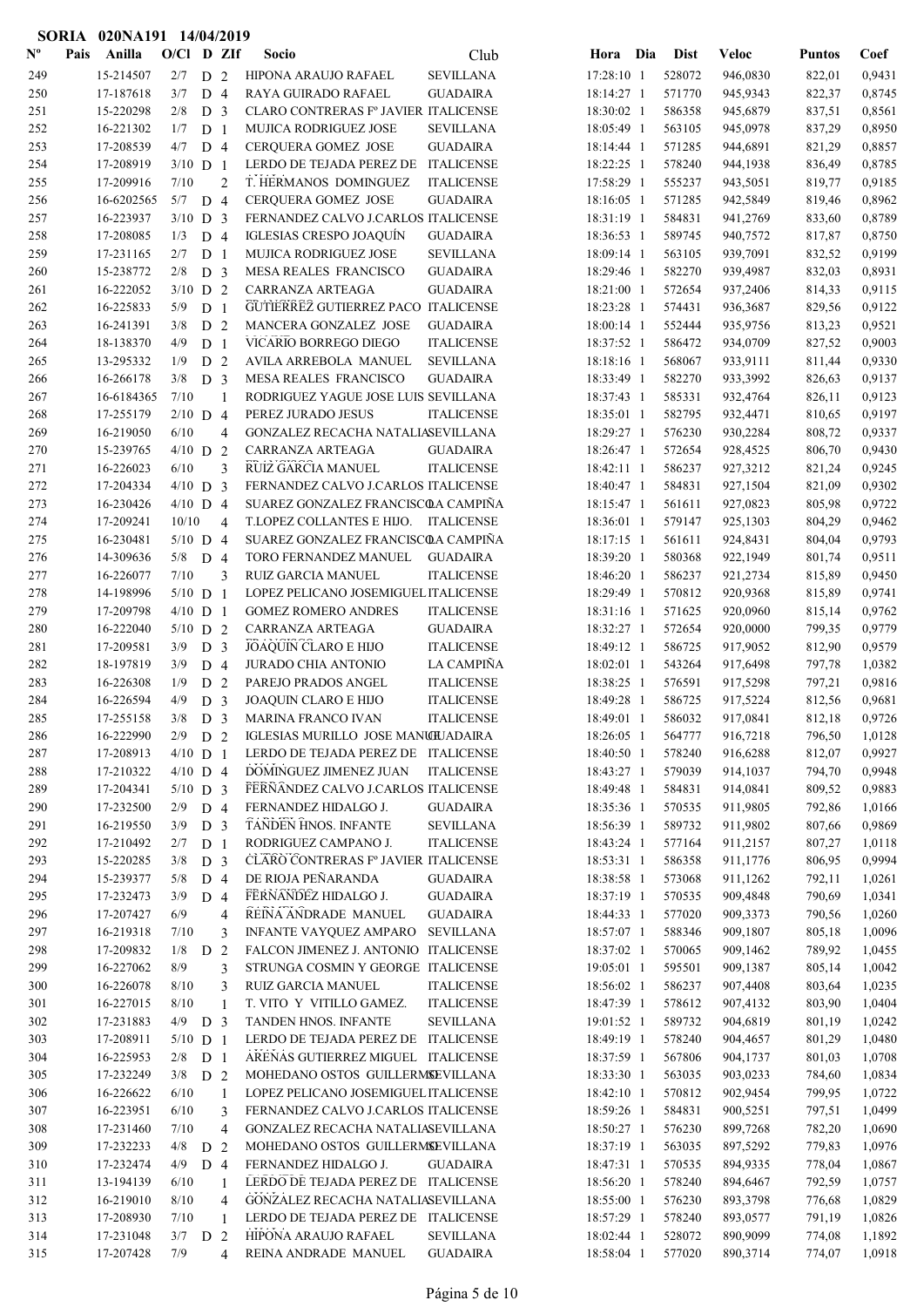|                | SORIA | 020NA191 14/04/2019    |             |                |                |                                                             |                   |                          |                  |                      |                  |                  |
|----------------|-------|------------------------|-------------|----------------|----------------|-------------------------------------------------------------|-------------------|--------------------------|------------------|----------------------|------------------|------------------|
| $N^{\text{o}}$ | Pais  | Anilla                 | O/Cl D ZIf  |                |                | Socio                                                       | Club              | Hora Dia                 | <b>Dist</b>      | <b>Veloc</b>         | <b>Puntos</b>    | Coef             |
| 316            |       | 16-266551              | 6/10        |                | 3              | INFANTE MARQUEZ MIGUEL                                      | <b>SEVILLANA</b>  | 19:11:07 1               | 588346           | 889,9276             | 788,13           | 1,0742           |
| 317            |       | 17-231001              | $4/7$ D 2   |                |                | HIPONA ARAUJO RAFAEL                                        | <b>SEVILLANA</b>  | 18:04:27 1               | 528072           | 888,3371             | 771,84           | 1,2006           |
| 318            |       | 17-208375              | $5/10$ D 2  |                |                | ROLDAN SOLIS AQUILINO                                       | <b>GUADAIRA</b>   | 18:47:41 1               | 566473           | 888,3296             | 771,83           | 1,1227           |
| 319            |       | 16-218174              | 5/7         | D 2            |                | HIPONA ARAUJO RAFAEL                                        | <b>SEVILLANA</b>  | 18:04:28 1               | 528072           | 888,3122             | 771,82           | 1,2082           |
| 320            |       | 16-222343              | 2/9         | D <sub>4</sub> |                | PEREZ NIETO JACOB                                           | <b>GUADAIRA</b>   | 18:57:24 1               | 573789           | 886,2975             | 770,53           | 1,1154           |
| 321            |       | 16-223189              | 6/8         |                | $\overline{4}$ | DE RIOJA PEÑARANDA                                          | <b>GUADAIRA</b>   | 18:56:48 1               | 573068           | 886,0049             | 770,27           | 1,1203           |
| 322            |       | 18-197804              | 4/9         | D <sub>4</sub> |                | <b>JURADO CHIA ANTONIO</b>                                  | LA CAMPIÑA        | 18:23:18 1               | 543264           | 885,8047             | 770,10           | 1,1854           |
| 323            |       | 17-209456              | 9/9         |                | 3              | RODRIGUEZ UFANO JESUS                                       | <b>ITALICENSE</b> | 19:12:19 1               | 586669           | 885,7832             | 784,46           | 1,1011           |
| 324            |       | 16-219813              | 5/9         | D              | 3              | TANDEN HNOS. INFANTE                                        | <b>SEVILLANA</b>  | 19:15:47 1               | 589732           | 885,7716             | 784,45           | 1,0988           |
| 325            |       | 14-311868              | 2/4         | D <sub>1</sub> |                | PEÑA CORDERO JONATHAN                                       | <b>SEVILLANA</b>  | 19:16:02 1               | 589868           | 885,6434             | 784,62           | 1,1019           |
| 326            |       | 16-227133              | 8/10        |                | $\mathbf{1}$   | <b>LOPEZ ORTIZ MIGUEL</b>                                   | <b>ITALICENSE</b> | 18:55:09 1               | 571283           | 885,5041             | 784,49           | 1,1413           |
| 327            |       | 16-226300              | 2/9         | D <sub>2</sub> |                | PAREJO PRADOS ANGEL                                         | <b>ITALICENSE</b> | 19:01:09 1               | 576591           | 885,4964             | 769,37           | 1,1343           |
| 328            |       | 17-232377              | 6/10        |                | 2              | GONZALEZ ORTIZ JOSE ANTONSEVILLANA                          |                   | 18:46:57 1               | 563670           | 884,9517             | 768,90           | 1,1638           |
| 329            |       | 16-225812              | 8/10        |                | $\overline{c}$ | T. HERMANOS DOMINGUEZ                                       | <b>ITALICENSE</b> | 18:37:52 1               | 555237           | 884,3231             | 768,35           | 1,1851           |
| 330            |       | 18-163291              | 6/10        |                | $\overline{4}$ | TANDEN ALFONSO Y SOBRINO SEVILLANA                          |                   | 19:01:43 1               | 576230           | 884,1726             | 768,68           | 1,1454           |
| 331            |       | 16-225841              | 9/10        |                | $\overline{2}$ | T. HERMANOS DOMINGUEZ                                       | <b>ITALICENSE</b> | 18:38:06 1               | 555237           | 883,9946             | 768,07           | 1,1923           |
| 332            |       | 17-210631              | $5/10$ D    |                | $\overline{1}$ | <b>GOMEZ ROMERO ANDRES</b>                                  | <b>ITALICENSE</b> | 18:57:27 1               | 571625           | 882,8867             | 782,18           | 1,1616           |
| 333            |       | 17-208531              | 6/7         |                | $\overline{4}$ | <b>CERQUERA GOMEZ JOSE</b>                                  | <b>GUADAIRA</b>   | 18:58:34 1               | 571285           | 880,8424             | 765,78           | 1,1658           |
| 334            |       | 16-230453              | 6/10        |                | $\overline{4}$ | SUAREZ GONZALEZ FRANCISCOA CAMPIÑA                          |                   | 18:47:57 1               | 561611           | 880,3370             | 765,35           | 1,1894           |
| 335            |       | 17-258614              | $3/10$ D 4  |                |                | PEREZ JURADO JESUS                                          | <b>ITALICENSE</b> | 19:12:22 1               | 582795           | 879,8676             | 764,94           | 1,1496           |
| 336            |       | 15-221221              | 6/9         |                | 1              | GUTIERREZ GUTIERREZ PACO ITALICENSE                         |                   | 19:03:02 1               | 574431           | 879,6350             | 779,29           | 1,1699           |
| 337            |       | 15-223540              | $4/10$ D 1  |                |                | <b>GAMEZ CASTRO M.ANGEL</b>                                 | <b>ITALICENSE</b> | 19:00:55 1               | 571023           | 877,2598             | 777,19           | 1,1803           |
| 338            |       | 17-204417              | 8/10        |                | 3              | PALMA CIFUENTES F.MANUEL ITALICENSE                         |                   | 19:19:04 1               | 586445           | 876,5121             | 776,25           | 1,1527           |
| 339            |       | 16-222007              | 6/10        |                | $\overline{c}$ | CARRANZA ARTEAGA                                            | <b>GUADAIRA</b>   | 19:04:00 1               | 572654           | 875,6177             | 760,79           | 1,1840           |
| 340            |       | 18-164362              | 9/10        |                | $\overline{4}$ | GONZALEZ RECACHA NATALIASEVILLANA                           |                   | 19:08:17 1               | 576230           | 875,3526             | 761,01           | 1,1801           |
| 341            |       | 16-222986              | 3/9         | D <sub>2</sub> |                | IGLESIAS MURILLO JOSE MANCHJADAIRA                          |                   | 18:56:51 1               | 564777           | 873,1190             | 758,62           | 1,2076           |
| 342            |       | 17-215595              | 1/5         | D <sub>4</sub> |                | FERNANDEZ RODRIGUEZ JOSE LA CAMPIÑA                         |                   | 18:54:29 1               | 561988           | 871,9977             | 758,10           | 1,2171           |
| 343            |       | 18-164957              | 7/10        |                | $\overline{4}$ | TANDEN ALFONSO Y SOBRINO SEVILLANA                          |                   | 19:11:53 1               | 576230           | 870,5915             | 756,87           | 1,1905           |
| 344            |       | 15-221465              | 3/7         | D <sub>1</sub> |                | RODRIGUEZ CAMPANO J.                                        | <b>ITALICENSE</b> | 19:13:48 1               | 577164           | 869,4848             | 770,30           | 1,1920           |
| 345            |       | 17-255176              | $4/10$ D 4  |                |                | PEREZ JURADO JESUS                                          | <b>ITALICENSE</b> | 19:20:24 1               | 582795           | 869,3243             | 755,77           | 1,1839           |
| 346            |       | 13-3460508             | 5/9         | D <sub>4</sub> |                | GUISADO CONEJERO MANUEL LA CAMPIÑA                          |                   | 18:58:25 1               | 561944           | 866,6403             | 753,44           | 1,2314           |
| 347            |       | 17-232267              | 5/8         | D <sub>2</sub> |                | MOHEDANO OSTOS GUILLERMSEVILLANA                            |                   | 18:59:42 1               | 563035           | 866,6077             | 752,96           | 1,2326           |
| 348            |       | 16-226539              | 8/10        |                | $\mathbf{1}$   | LERDO DE TEJADA PEREZ DE ITALICENSE                         | <b>GUADAIRA</b>   | 19:18:06 1               | 578240           | 865,4992             | 766,77           | 1,2037           |
| 349            |       | 17-207913              | 4/7         | D <sub>4</sub> |                | ROBLEDO CID JORGE<br>FALCON JIMENEZ J. ANTONIO ITALICENSE   |                   | 19:21:03 1               | 580670           | 865,3156             | 752,29           | 1,2021           |
| 350            |       | 17-209831              | 2/8         | D <sub>2</sub> |                |                                                             | <b>GUADAIRA</b>   | 19:08:55 1               | 570065           | 865,1549             | 751,70           | 1,2279           |
| 351            |       | 16-223823<br>17-209584 | 2/3<br>5/9  | D 4            |                | IGLESIAS CRESPO JOAQUÍN                                     |                   | 19:32:40 1               | 589745           | 863,8843             | 751,04           | 1,1903<br>1,1999 |
| 352            |       | 17-204352              |             | D <sub>3</sub> |                | JOAQUIN CLARO E HIJO<br>FERNANDEZ CALVO J.CARLOS ITALICENSE | <b>ITALICENSE</b> | 19:30:53 1<br>19:31:22 1 | 586725           | 861,7115             | 763,14           | 1,2072           |
| 353<br>354     |       | 17-216231              | 7/10<br>4/8 | D 4            | 3              | LOPEZ ROMERO ADOLFO                                         | LA CAMPIÑA        | 18:56:13 1               | 584831<br>554495 | 858,3205<br>858,0636 | 760,13<br>745,98 |                  |
| 355            |       | 14-311844              | 3/4         | D <sub>1</sub> |                | PEÑA CORDERO JONATHAN                                       | <b>SEVILLANA</b>  | 19:38:49 1               | 589868           | 856,3498             | 758,67           | 1,2768<br>1,2037 |
| 356            |       | 17-185831              | 5/9         | D <sub>1</sub> |                | VICARIO BORREGO DIEGO                                       | <b>ITALICENSE</b> | 19:35:07 1               | 586472           | 856,0177             | 758,37           | 1,2140           |
| 357            |       | 17-209565              | 6/9         |                | 3              | JOAQUIN CLARO E HIJO                                        | <b>ITALICENSE</b> | 19:41:22 1               | 586725           | 848,6452             | 751,57           | 1,2169           |
| 358            |       | 16-6184270             | 5/8         | D <sub>4</sub> |                | DAVALOS LOZANO JOSE                                         | <b>ITALICENSE</b> | 19:33:32 1               | 579872           | 848,3449             | 737,53           | 1,2348           |
| 359            |       | 17-204353              | 8/10        |                | 3              | FERNANDEZ CALVO J.CARLOS ITALICENSE                         |                   | 19:39:34 1               | 584831           | 848,1138             | 751,10           | 1,2277           |
| 360            |       | 16-225707              | 6/8         |                | 4              | DAVALOS LOZANO JOSE                                         | <b>ITALICENSE</b> | 19:35:03 1               | 579872           | 846,4667             | 735,90           | 1,2417           |
| 361            |       | 17-215571              | 6/9         |                | $\overline{4}$ | GUISADO CONEJERO MANUEL LA CAMPIÑA                          |                   | 19:14:54 1               | 561944           | 845,1557             | 734,76           | 1,2848           |
| 362            |       | 18-192389              | 5/9         | D <sub>4</sub> |                | <b>JURADO CHIA ANTONIO</b>                                  | LA CAMPIÑA        | 18:55:01 1               | 543264           | 842,2480             | 732,23           | 1,3327           |
| 363            |       | 17-255888              | 9/10        |                | $\overline{1}$ | <b>BENNANE BOUROUIN</b>                                     | <b>SEVILLANA</b>  | 19:38:48 1               | 578287           | 839,5572             | 743,79           | 1,2554           |
| 364            |       | 07-53094               | 5/9         | D <sub>4</sub> |                | SANABRIA VEGA RAFAEL                                        | <b>GUADAIRA</b>   | 19:30:28 1               | 570510           | 838,4099             | 728,89           | 1,2761           |
| 365            |       | 17-208878              | 6/9         |                | 1              | VICARIO BORREGO DIEGO                                       | <b>ITALICENSE</b> | 19:49:35 1               | 586472           | 838,3161             | 742,69           | 1,2447           |
| 366            |       | 16-227658              | 9/10        |                | 1              | T. VITO Y VITILLO GAMEZ.                                    | <b>ITALICENSE</b> | 19:42:05 1               | 578612           | 836,0438             | 740,68           | 1,2651           |
| 367            |       | 14-196235              | 6/10        |                | $\overline{2}$ | ROLDAN SOLIS AQUILINO                                       | <b>GUADAIRA</b>   | 19:28:14 1               | 566473           | 835,2185             | 725,69           | 1,2957           |
| 368            |       | 16-227149              | 7/10        |                | 1              | LOPEZ PELICANO JOSEMIGUEL ITALICENSE                        |                   | 19:35:16 1               | 570812           | 832,9779             | 737,96           | 1,2894           |
| 369            |       | 16-210833              | 9/10        |                | 3              | PALMA CIFUENTES F.MANUEL ITALICENSE                         |                   | 19:54:21 1               | 586445           | 832,6045             | 737,36           | 1,2584           |
| 370            |       | 16-226652              | $5/10$ D 1  |                |                | <b>GAMEZ CASTRO M.ANGEL</b>                                 | <b>ITALICENSE</b> | 19:36:59 1               | 571023           | 831,2036             | 736,39           | 1,2959           |
| 371            |       | 17-255189              | $5/10$ D 4  |                |                | PEREZ JURADO JESUS                                          | <b>ITALICENSE</b> | 19:51:42 1               | 582795           | 830,5472             | 722,06           | 1,2732           |
| 372            |       | 18-199016              | $2/5$ D 4   |                |                | FERNANDEZ RODRIGUEZ JOSE LA CAMPIÑA                         |                   | 19:28:33 1               | 561988           | 828,2190             | 720,03           | 1,3239           |
| 373            |       | 15-220782              | 9/10        |                | $\overline{1}$ | LOPEZ ORTIZ MIGUEL                                          | <b>ITALICENSE</b> | 19:39:52 1               | 571283           | 828,1064             | 733,64           | 1,3058           |
| 374            |       | 15-220846              | 3/9         | D 2            |                | PAREJO PRADOS ANGEL                                         | $\sf ITALICENSE$  | 19:46:48 1               | 576591           | 827,4842             | 718,97           | 1,2973           |
| 375            |       | 17-207683              | 4/9         | D 2            |                | IGLESIAS MURILLO JOSE MANUILJADAIRA                         |                   | 19:32:39 1               | 564777           | 827,3303             | 718,83           | 1,3280           |
| 376            |       | 15-238782              | $4/8$ D 3   |                |                | MESA REALES FRANCISCO                                       | <b>GUADAIRA</b>   | 19:55:08 1               | 582270           | 825,7587             | 731,30           | 1,2915           |
| 377            |       | 17-208694              | 7/10        |                | $\overline{2}$ | CARRANZA ARTEAGA                                            | <b>GUADAIRA</b>   | 19:45:15 1               | 572654           | 823,6663             | 715,65           | 1,3167           |
| 378            |       | 17-210022              | 9/10        |                | $\overline{4}$ | FUENTECILLA SANTOS MANUELTALICENSE                          |                   | 19:53:09 1               | 578785           | 823,1316             | 715,61           | 1,3062           |
| 379            |       | 16-262433              | 5/9         | D 2            |                | <b>JIMENEZ DIZ JOAQUIN</b>                                  | LA CAMPIÑA        | 19:19:58 1               | 549815           | 820,6602             | 713,04           | 1,3786           |
| 380            |       | 17-215918              | 3/9         | D <sub>4</sub> |                | LEON RODRIGUEZ JUAN CARLO A CAMPIÑA                         |                   | 19:35:13 1               | 561794           | 819,8779             | 712,78           | 1,3528           |
| 381            |       | 16-226310              | 4/9         | D 2            |                | PAREJO PRADOS ANGEL                                         | <b>ITALICENSE</b> | 19:53:48 1               | 576591           | 819,2540             | 711,82           | 1,3216           |
| 382            |       | 17-210702              | $5/10$ D 1  |                |                | FERNANDEZ BASTERRA MANUELALICENSE                           |                   | 19:57:09 1               | 578839           | 818,5519             | 725,18           | 1,3199           |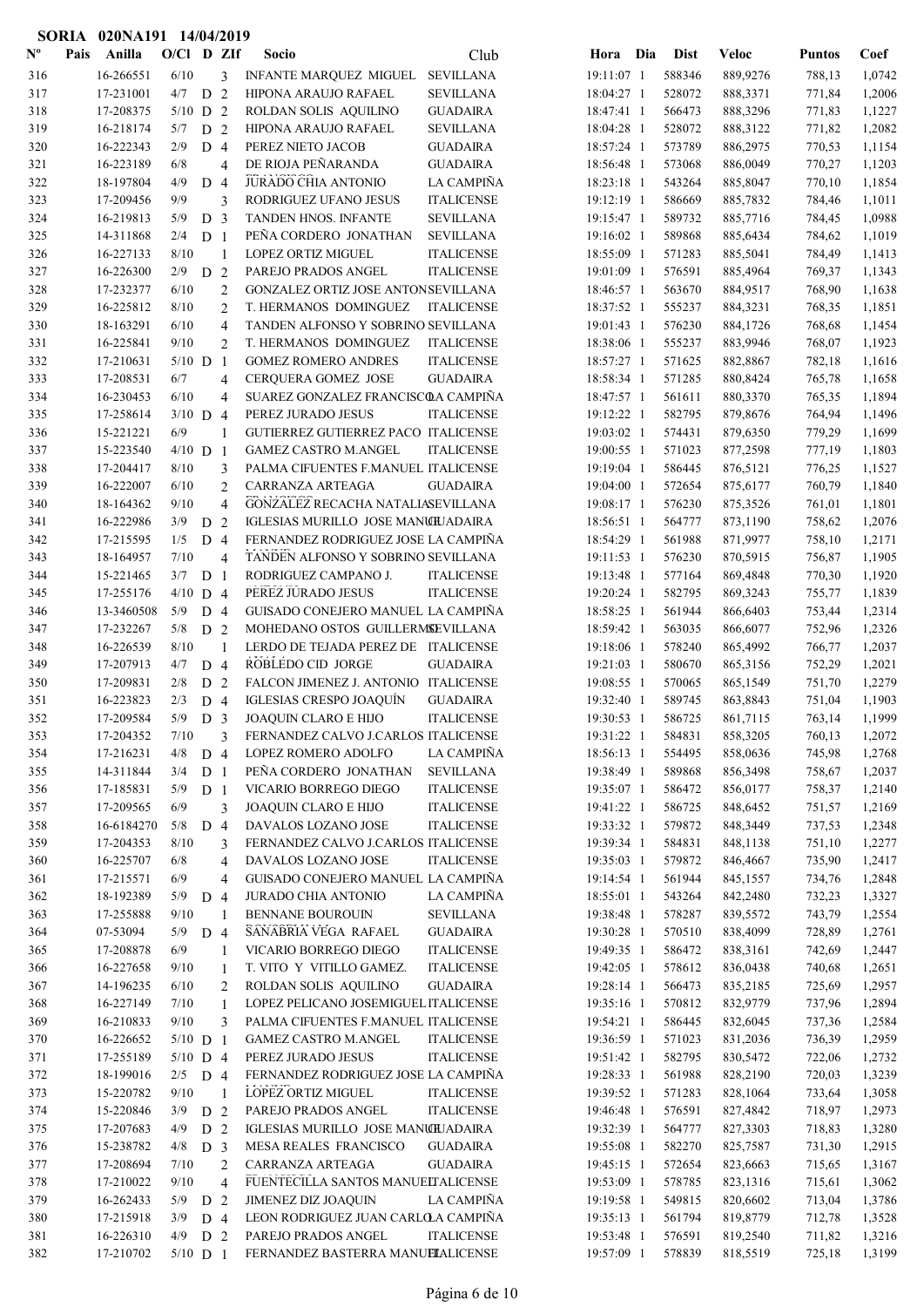|                | SORIA | 020NA191 14/04/2019    |                   |                |                     |                                                    |                                        |                          |                  |                      |                  |                  |
|----------------|-------|------------------------|-------------------|----------------|---------------------|----------------------------------------------------|----------------------------------------|--------------------------|------------------|----------------------|------------------|------------------|
| $N^{\text{o}}$ | Pais  | Anilla                 | $O/CI$ D ZIf      |                |                     | <b>Socio</b>                                       | Club                                   | Hora Dia                 | <b>Dist</b>      | <b>Veloc</b>         | <b>Puntos</b>    | Coef             |
| 383            |       | 17-232225              | 6/8               |                | $\overline{2}$      | MOHEDANO OSTOS GUILLERMSEVILLANA                   |                                        | 19:38:07 1               | 563035           | 818,2261             | 710,92           | 1,3605           |
| 384            |       | 16-227618              | 6/10              |                | $\mathbf{1}$        | <b>GAMEZ CASTRO M.ANGEL</b>                        | <b>ITALICENSE</b>                      | 19:48:09 1               | 571023           | 817,9088             | 724,61           | 1,3450           |
| 385            |       | 15-220327              | 10/10             |                | $\overline{c}$      | T. HERMANOS DOMINGUEZ                              | <b>ITALICENSE</b>                      | 19:29:02 1               | 555237           | 817,6874             | 710,46           | 1,3868           |
| 386            |       | 17-232304              | 7/10              |                | $\overline{2}$      | GONZALEZ ORTIZ JOSE ANTONSEVILLANA                 |                                        | 19:39:30 1               | 563670           | 817,5054             | 710,30           | 1,3696           |
| 387            |       | 16-226580              | 7/9               |                | 3                   | JOAQUIN CLARO E HIJO                               | <b>ITALICENSE</b>                      | 20:08:09 1               | 586725           | 816,9951             | 723,54           | 1,3192           |
| 388            |       | 14-197835              | 4/8               | D <sub>3</sub> |                     | CLARO CONTRERAS Fº JAVIER ITALICENSE               |                                        | 20:08:43 1               | 586358           | 815,8403             | 722,51           | 1,3234           |
| 389            |       | 17-231084              | 5/9               | D <sub>2</sub> |                     | FERNANDEZ HERNANDEZ                                | <b>SEVILLANA</b>                       | 18:51:52 1               | 523640           | 815,8081             | 708,82           | 1,4858           |
| 390            |       | 16-210752              | 10/10             |                | 3                   | FERNANDEZ GONZALEZ PEDROTALICENSE                  |                                        | 20:10:06 1               | 586223           | 814,0855             | 720,96           | 1,3306           |
| 391            |       | 17-204569              | 7/9               |                | 1                   | GUTIERREZ GUTIERREZ PACO ITALICENSE                |                                        | 19:57:06 1               | 574431           | 812,3759             | 719,71           | 1,3613           |
| 392            |       | 17-258362              | 1/9               | D <sub>2</sub> |                     | GUTIERREZ GONZALEZ JUAN LA CAMPIÑA                 |                                        | 19:52:40 1               | 570420           | 811,7932             | 705,33           | 1,3744           |
| 393<br>394     |       | 16-223162<br>16-222594 | 7/8<br>7/8        |                | $\overline{4}$      | DE RIOJA PEÑARANDA<br><b>LOPEZ RICO FCO JAVIER</b> | <b>GUADAIRA</b><br><b>GUADAIRA</b>     | 19:56:12 1<br>19:56:59 1 | 573068           | 811,4812<br>806,7149 | 705,48           | 1,3716<br>1,3816 |
| 395            |       | 16-219651              | 7/10              |                | $\overline{4}$<br>3 | INFANTE MARQUEZ MIGUEL                             | <b>SEVILLANA</b>                       | 20:19:21 1               | 570334<br>588346 | 806,6717             | 701,34<br>714,39 | 1,3427           |
| 396            |       | 17-255182              | 6/10              |                | $\overline{4}$      | PEREZ JURADO JESUS                                 | <b>ITALICENSE</b>                      | 20:13:11 1               | 582795           | 805,8745             | 700,61           | 1,3590           |
| 397            |       | 15-245523              | 2/9               | D              | $\overline{4}$      | PEÑUELA ESCALONA JESUS                             | <b>ITALICENSE</b>                      | 20:18:51 1               | 586879           | 805,2123             | 700,03           | 1,3529           |
| 398            |       | 17-258829              | 6/9               |                | $\overline{2}$      | FERNANDEZ HERNANDEZ                                | <b>SEVILLANA</b>                       | 19:01:42 1               | 523640           | 803,4985             | 698,13           | 1,5201           |
| 399            |       | 15-230365              | 8/10              |                | $\overline{c}$      | CARRANZA ARTEAGA                                   | <b>GUADAIRA</b>                        | 20:02:43 1               | 572654           | 803,4806             | 698,11           | 1,3935           |
| 400            |       | 17-231091              | 7/9               |                | $\overline{c}$      | FERNANDEZ HERNANDEZ                                | <b>SEVILLANA</b>                       | 19:02:55 1               | 523640           | 802,0013             | 696,83           | 1,5278           |
| 401            |       | 17-231184              | 3/7               | D              | -1                  | <b>MUJICA RODRIGUEZ JOSE</b>                       | <b>SEVILLANA</b>                       | 19:53:26 1               | 563105           | 800,5094             | 709,19           | 1,4242           |
| 402            |       | 15-223713              | 2/4               | D <sub>1</sub> |                     | ORTEGA MUÑOZ ANGEL                                 | <b>ITALICENSE</b>                      | 20:04:52 1               | 571023           | 798,7825             | 707,66           | 1,4080           |
| 403            |       | 16-226566              | 8/9               |                | 3                   | JOAQUIN CLARO E HIJO                               | <b>ITALICENSE</b>                      | 20:24:33 1               | 586725           | 798,7543             | 707,38           | 1,3737           |
| 404            |       | 17-185435              | 5/8               | D <sub>3</sub> |                     | MESA REALES FRANCISCO                              | <b>GUADAIRA</b>                        | 20:19:23 1               | 582270           | 798,3045             | 706,98           | 1,3877           |
| 405            |       | 16-226518              | 9/10              |                | 1                   | LERDO DE TEJADA PEREZ DE ITALICENSE                |                                        | 20:14:37 1               | 578240           | 797,9943             | 706,97           | 1,4008           |
| 406            |       | 17-200832              | 7/8               |                | $\overline{4}$      | DAVALOS LOZANO JOSE                                | <b>ITALICENSE</b>                      | 20:17:03 1               | 579872           | 797,5683             | 693,39           | 1,4003           |
| 407            |       | 16-210637              | 8/10              |                | $\overline{2}$      | GONZALEZ ORTIZ JOSE ANTONSEVILLANA                 |                                        | 19:57:56 1               | 563670           | 796,2190             | 691,80           | 1,4441           |
| 408            |       | 17-209822              | 3/8               | D <sub>2</sub> |                     | FALCON JIMENEZ J. ANTONIO ITALICENSE               |                                        | 20:06:37 1               | 570065           | 795,4950             | 691,17           | 1,4314           |
| 409            |       | 18-163026              | 4/7               | D              | -1                  | MUJICA RODRIGUEZ JOSE                              | <b>SEVILLANA</b>                       | 19:58:15 1               | 563105           | 795,0653             | 704,37           | 1,4527           |
| 410            |       | 17-204322              | 9/10              |                | 3                   | FERNANDEZ CALVO J.CARLOS ITALICENSE                |                                        | 20:26:10 1               | 584831           | 794,4274             | 703,55           | 1,4021           |
| 411            |       | 17-208368              | 7/10              |                | $\overline{2}$      | ROLDAN SOLIS AQUILINO                              | <b>GUADAIRA</b>                        | 20:04:09 1               | 566473           | 793,2129             | 689,19           | 1,4511           |
| 412            |       | 17-208781              | 5/7               | D              | $\overline{4}$      | ROBLEDO CID JORGE                                  | <b>GUADAIRA</b>                        | 20:22:19 1               | 580670           | 792,9220             | 689,35           | 1,4191           |
| 413            |       | 17-207876              | 6/7               |                | $\overline{4}$      | ROBLEDO CID JORGE                                  | <b>GUADAIRA</b>                        | 20:22:51 1               | 580670           | 792,3450             | 688,85           | 1,4225           |
| 414            |       | 16-226477              | 4/8               | D              | 2                   | FALCON JIMENEZ J. ANTONIO ITALICENSE               |                                        | 20:11:52 1               | 570065           | 789,7095             | 686,15           | 1,4525           |
| 415<br>416     |       | 17-210317<br>14-311882 | $5/10$ D 4<br>4/4 | D <sub>1</sub> |                     | DOMINGUEZ JIMENEZ JUAN<br>PEÑA CORDERO JONATHAN    | <b>ITALICENSE</b><br><b>SEVILLANA</b>  | 20:23:44 1<br>20:37:49 1 | 579039<br>589868 | 789,1682<br>788,7869 | 686,08<br>698,81 | 1,4334<br>1,4105 |
| 417            |       | 17-207602              | 3/9               | D 4            |                     | PEREZ NIETO JACOB                                  | <b>GUADAIRA</b>                        | 20:19:50 1               | 573789           | 786,1918             | 683,50           | 1,4535           |
| 418            |       | 17-216147              | 2/9               | D <sub>2</sub> |                     | GUTIERREZ GONZALEZ JUAN LA CAMPIÑA                 |                                        | 20:18:05 1               | 570420           | 783,4543             | 680,71           | 1,4656           |
| 419            |       | 17-209094              | 3/8               | D              |                     | ARENAS GUTIERREZ MIGUEL ITALICENSE                 |                                        | 20:15:19 1               | 567806           | 782,8388             | 693,54           | 1,4759           |
| 420            |       | 16-219639              | 8/10              |                | 3                   | INFANTE MARQUEZ MIGUEL SEVILLANA                   |                                        | 20:42:19 1               | 588346           | 782,0457             | 692,58           | 1,4277           |
| 421            |       | 17-210807              | 4/7               | D <sub>1</sub> |                     | RODRIGUEZ CAMPANO J.                               | <b>ITALICENSE</b>                      | 20:30:34 1               | 577164           | 779,3545             | 690,45           | 1,4589           |
| 422            |       | 14-198985              | 2/3               | D <sub>1</sub> |                     | VELAZQUEZ VEGA MANUEL                              | <b>ITALICENSE</b>                      | 20:22:18 1               | 570696           | 779,3200             | 690,42           | 1,4789           |
| 423            |       | 17-215705              | 6/9               |                | $\mathbf{2}$        | <b>JIMENEZ DIZ JOAQUIN</b>                         | LA CAMPIÑA                             | 19:55:45 1               | 549815           | 779,0507             | 676,89           | 1,5387           |
| 424            |       | 16-219880              | 8/10              |                | 3                   | <b>INFANTE VAYQUEZ AMPARO</b>                      | <b>SEVILLANA</b>                       | 20:45:13 1               | 588346           | 779,0427             | 689,93           | 1,4413           |
| 425            |       | 15-239283              | 9/10              |                | $\overline{4}$      | VICENTE ROMERO FRANCISCOLA CAMPIÑA                 |                                        | 20:08:39 1               | 559228           | 778,1646             | 676,52           | 1,5200           |
| 426            |       | 15-214758              | 2/9               | D              | $\overline{2}$      | AVILA ARREBOLA MANUEL                              | <b>SEVILLANA</b>                       | 20:22:19 1               | 568067           | 775,7122             | 673,99           | 1,4998           |
| 427            |       | 16-262408              | 4/8               | D 2            |                     | MANCERA GONZALEZ JOSE                              | <b>GUADAIRA</b>                        | 20:03:28 1               | 552444           | 774,3095             | 672,77           | 1,5459           |
| 428            |       | 13-188163              | 8/10              |                | $\overline{2}$      | ROLDAN SOLIS AQUILINO                              | <b>GUADAIRA</b>                        | 20:22:53 1               | 566473           | 772,9375             | 671,57           | 1,5111           |
| 429            |       | 15-220597              | 6/10              |                | 1                   | FERNANDEZ BASTERRA MANUELALICENSE                  |                                        | 20:39:14 1               | 578839           | 772,5751             | 684,45           | 1,4823           |
| 430            |       | 15-215450              | 8/9               |                | 1                   | GUTIERREZ GUTIERREZ PACO ITALICENSE                |                                        | 20:33:55 1               | 574431           | 772,1712             | 684,09           | 1,4971           |
| 431            |       | 17-255338              | 4/8               | D <sub>3</sub> |                     | <b>MARINA FRANCO IVAN</b>                          | <b>ITALICENSE</b>                      | 20:51:23 1               | 586032           | 769,6938             | 681,65           | 1,4709           |
| 432            |       | 18-197821              | 6/9               |                | $\overline{4}$      | JURADO CHIA ANTONIO                                | LA CAMPIÑA                             | 19:56:00 1               | 543264           | 769,4958             | 668,98           | 1,5904           |
| 433            |       | 16-219509<br>16-212787 | 6/9               |                | 3                   | TANDEN HNOS. INFANTE<br>VICARIO BORREGO DIEGO      | <b>SEVILLANA</b>                       | 20:58:47 1               | 589732           | 767,0978             | 679,35           | 1,4685           |
| 434<br>435     |       | 17-209793              | 7/9<br>6/10       |                | 1<br>1              | <b>GOMEZ ROMERO ANDRES</b>                         | <b>ITALICENSE</b><br><b>ITALICENSE</b> | 20:57:26 1<br>20:39:32 1 | 586472<br>571625 | 764,1993<br>762,6412 | 677,03<br>675,65 | 1,4800<br>1,5220 |
| 436            |       | 16-244923              | 5/9               | D <sub>4</sub> |                     | FERNANDEZ HIDALGO J.                               | <b>GUADAIRA</b>                        | 20:40:12 1               | 570535           | 760,5105             | 661,17           | 1,5284           |
| 437            |       | 17-207666              | 4/9               | D 4            |                     | PEREZ NIETO JACOB                                  | <b>GUADAIRA</b>                        | 20:47:17 1               | 573789           | 757,6939             | 658,72           | 1,5232           |
| 438            |       | 17-255854              | 3/9               | D <sub>2</sub> |                     | AVILA ARREBOLA MANUEL                              | <b>SEVILLANA</b>                       | 20:44:00 1               | 568067           | 753,4045             | 654,60           | 1,5421           |
| 439            |       | 16-219656              | 9/10              |                | 3                   | INFANTE VAYQUEZ AMPARO                             | <b>SEVILLANA</b>                       | 21:12:52 1               | 588346           | 751,5277             | 665,56           | 1,4923           |
| 440            |       | 17-255939              | 5/7               | D <sub>1</sub> |                     | MUJICA RODRIGUEZ JOSE                              | <b>SEVILLANA</b>                       | 20:39:57 1               | 563105           | 750,8567             | 665,21           | 1,5628           |
| 441            |       | 17-255368              | 5/8               | D <sub>3</sub> |                     | MARINA FRANCO IVAN                                 | <b>ITALICENSE</b>                      | 21:10:45 1               | 586032           | 750,6013             | 664,74           | 1,5050           |
| 442            |       | 18-164953              | 8/10              |                | $\overline{4}$      | TANDEN ALFONSO Y SOBRINO SEVILLANA                 |                                        | 21:00:00 1               | 576230           | 748,3506             | 650,60           | 1,5341           |
| 443            |       | 17-207633              | 5/9               | D <sub>4</sub> |                     | PEREZ NIETO JACOB                                  | <b>GUADAIRA</b>                        | 20:57:33 1               | 573789           | 747,5591             | 649,91           | 1,5441           |
| 444            |       | 16-223777              | 5/8               | D <sub>4</sub> |                     | LOPEZ ROMERO ADOLFO                                | LA CAMPIÑA                             | 20:32:38 1               | 554495           | 746,6605             | 649,13           | 1,6015           |
| 445            |       | 16-223785              | 6/8               |                | $\overline{4}$      | LOPEZ ROMERO ADOLFO                                | LA CAMPIÑA                             | 20:36:16 1               | 554495           | 743,0253             | 645,97           | 1,6051           |
| 446            |       | 17-204349              | 10/10             |                | 3                   | FERNANDEZ CALVO J.CARLOS ITALICENSE                |                                        | 21:33:09 1               | 584831           | 738,4230             | 653,95           | 1,5252           |
| 447            |       | 15-220900              | 4/9               | D <sub>4</sub> |                     | LEON RODRIGUEZ JUAN CARLOLA CAMPIÑA                |                                        | 20:53:14 1               | 561794           | 736,0711             | 639,92           | 1,5913           |
| 448            |       | 15-224360              | 5/7               | D <sub>1</sub> |                     | RODRIGUEZ MORENO MANUELITALICENSE                  |                                        | 21:15:51 1               | 578431           | 736,0578             | 652,09           | 1,5490           |
| 449            |       | 16-219909              | 6/9               |                | $\overline{4}$      | FERNANDEZ HIDALGO J.<br>. . <del>.</del> .         | <b>GUADAIRA</b>                        | 21:05:22 1               | 570535           | 735,8261             | 639,71           | 1,5740           |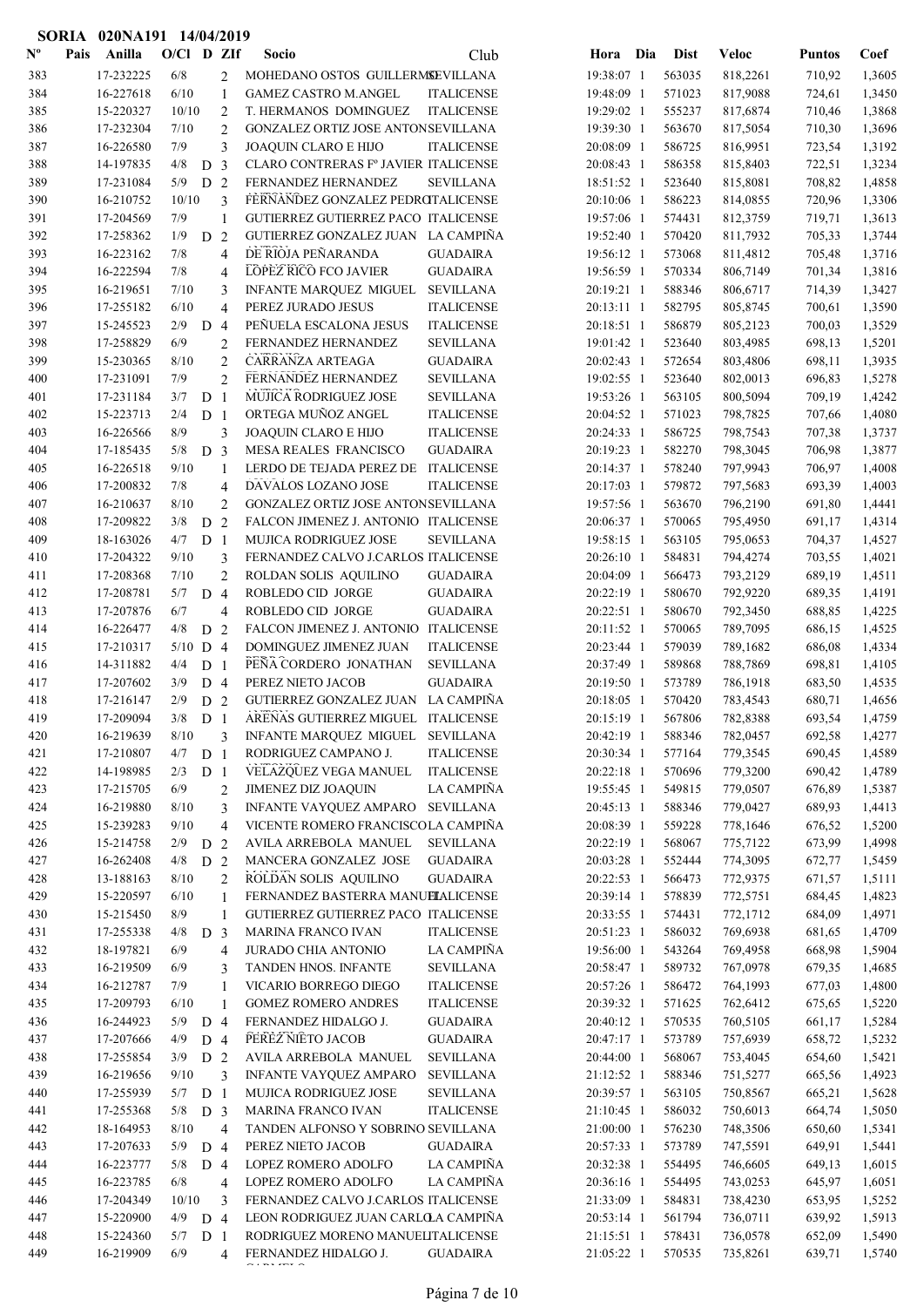|                | SORIA | 020NA191 14/04/2019    |               |                |                |                                                                   |                   |                          |                  |                      |                  |                  |
|----------------|-------|------------------------|---------------|----------------|----------------|-------------------------------------------------------------------|-------------------|--------------------------|------------------|----------------------|------------------|------------------|
| $N^{\text{o}}$ | Pais  | Anilla                 | $O/CI$ D ZIf  |                |                | Socio                                                             | Club              | Hora Dia                 | <b>Dist</b>      | <b>Veloc</b>         | <b>Puntos</b>    | Coef             |
| 450            |       | 16-225650              | 7/10          |                | $\mathbf{1}$   | FERNANDEZ BASTERRA MANUELALICENSE                                 |                   | 21:18:17 1               | 578839           | 734,3032             | 650,54           | 1,5548           |
| 451            |       | 17-207565              | $5/8$ D 2     |                |                | MANCERA GONZALEZ JOSE                                             | <b>GUADAIRA</b>   | 20:43:33 1               | 552444           | 733,1219             | 636,98           | 1,6327           |
| 452            |       | 16-227638              | 7/10          |                | $\overline{1}$ | <b>GAMEZ CASTRO M.ANGEL</b>                                       | <b>ITALICENSE</b> | 21:11:50 1               | 571023           | 730,3641             | 647,05           | 1,5831           |
| 453            |       | 17-209852              | 5/8           | D              | 2              | FALCON JIMENEZ J. ANTONIO ITALICENSE                              |                   | 21:17:26 1               | 570065           | 723,9534             | 629,01           | 1,5893           |
| 454            |       | 14-197995              | 3/3           | D <sub>1</sub> |                | VELAZQUEZ VEGA MANUEL                                             | <b>ITALICENSE</b> | 21:31:37 1               | 570696           | 720,5758             | 638,38           | 1,5910           |
| 455            |       | 16-219397              | 9/10          |                | 3              | <b>INFANTE MARQUEZ MIGUEL</b>                                     | <b>SEVILLANA</b>  | 07:44:02 2               | 588346           | 711,3933             | 630,01           | 1,5467           |
| 456            |       | 17-184714              | 6/8           |                | 4              | TORO FERNANDEZ MANUEL                                             | <b>GUADAIRA</b>   | 07:40:44 2               | 580368           | 704,5581             | 612,53           | 1,5714           |
| 457            |       | 16-222887              | 3/9           | D <sub>4</sub> |                | PEÑUELA ESCALONA JESUS                                            | <b>ITALICENSE</b> | 08:02:29 2               | 586879           | 694,1343             | 603,46           | 1,5574           |
| 458            |       | 16-6283237             | 8/9           |                | 1              | VICARIO BORREGO DIEGO                                             | <b>ITALICENSE</b> | 08:03:57 2               | 586472           | 692,4517             | 613,46           | 1,5619           |
| 459            |       | 15-224435              | 10/10         |                | $\overline{4}$ | FUENTECILLA SANTOS MANUELTALICENSE                                |                   | 07:57:30 2               | 578785           | 688,6199             | 598,67           | 1,5861           |
| 460            |       | 15-214942              | 4/9           | D <sub>2</sub> |                | AVILA ARREBOLA MANUEL                                             | <b>SEVILLANA</b>  | 07:45:19 2               | 568067           | 685,8090             | 595,87           | 1,6195           |
| 461            |       | 17-232648              | 8/10          |                | $\mathbf{1}$   | RODRIGUEZ YAGUE JOSE LUIS SEVILLANA                               |                   | 08:12:05 2               | 585331           | 684,5309             | 606,45           | 1,5752           |
| 462            |       | 17-255104              | 6/8           |                | 3              | <b>MARINA FRANCO IVAN</b>                                         | <b>ITALICENSE</b> | 08:17:38 2               | 586032           | 680,9311             | 603,04           | 1,5767           |
| 463            |       | 17-207453              | 8/9           |                | $\overline{4}$ | REINA ANDRADE MANUEL                                              | <b>GUADAIRA</b>   | 08:04:29 2               | 577020           | 680,8629             | 591,93           | 1,6048           |
| 464            |       | 16-226290              | 5/9           | D              | 2              | PAREJO PRADOS ANGEL                                               | <b>ITALICENSE</b> | 08:05:27 2               | 576591           | 679,5816             | 590,46           | 1,6095           |
| 465            |       | 17-209481              | 5/8           | D <sub>3</sub> |                | CLARO CONTRERAS Fº JAVIER ITALICENSE                              |                   | 08:21:03 2               | 586358           | 678,6158             | 600,99           | 1,5861           |
| 466            |       | 16-222425              | 7/7           |                | $\overline{4}$ | ROBLEDO CID JORGE                                                 | <b>GUADAIRA</b>   | 08:13:27 2               | 580670           | 677,9964             | 589,43           | 1,6050           |
| 467            |       | 16-218185              | 6/7           |                | $\overline{2}$ | HIPONA ARAUJO RAFAEL                                              | <b>SEVILLANA</b>  | 21:09:16 1               | 528072           | 677,6525             | 588,78           | 1,7687           |
| 468            |       | 16-225661              | 8/10          |                | $\mathbf{1}$   | FERNANDEZ BASTERRA MANUELALICENSE                                 |                   | 08:13:00 2               | 578839           | 676,2138             | 599,08           | 1,6170           |
| 469            |       | 17-232146              | 5/9           | D              | 2              | IGLESIAS MURILLO JOSE MANCHJADAIRA                                |                   | 07:52:24 2               | 564777           | 676,0558             | 587,40           | 1,6608           |
| 470            |       | 17-255162              | 7/10          |                | $\overline{4}$ | PEREZ JURADO JESUS                                                | <b>ITALICENSE</b> | 08:19:10 2               | 582795           | 675,9656             | 587,67           | 1,6129           |
| 471            |       | 16-221310              | 9/10          |                | $\mathbf{1}$   | RODRIGUEZ YAGUE JOSE LUIS SEVILLANA                               |                   | 08:23:30 2               | 585331           | 675,5118             | 598,45           | 1,6093           |
| 472            |       | 16-266331              | 6/8           |                | 3              | CLARO CONTRERAS Fº JAVIER ITALICENSE                              |                   | 08:28:02 2               | 586358           | 673,1752             | 596,17           | 1,6099           |
| 473            |       | 18-189157              | 4/8           | D <sub>1</sub> |                | ARENAS GUTIERREZ MIGUEL ITALICENSE                                |                   | 08:07:27 2               | 567806           | 667,6536             | 591,49           | 1,6661           |
| 474            |       | 17-231655              | 10/10         |                | 3              | INFANTE MARQUEZ MIGUEL SEVILLANA                                  |                   | 08:49:01 2               | 588346           | 659,5684             | 584,12           | 1,6113           |
| 475<br>476     |       | 17-232678<br>17-210673 | 10/10<br>7/10 |                | 1              | RODRIGUEZ YAGUE JOSE LUIS SEVILLANA<br><b>GOMEZ ROMERO ANDRES</b> | <b>ITALICENSE</b> | 08:46:53 2<br>08:29:06 2 | 585331<br>571625 | 657,7615<br>655,4581 | 582,73<br>580,69 | 1,6230<br>1,6654 |
| 477            |       | 17-187729              | 4/7           | D <sub>4</sub> | 1              | RAYA GUIRADO RAFAEL                                               | <b>GUADAIRA</b>   | 08:29:42 2               | 571770           | 655,1736             | 569,59           | 1,6685           |
| 478            |       | 17-210487              | 5/7           | D <sub>1</sub> |                | RODRIGUEZ CAMPANO J.                                              | <b>ITALICENSE</b> | 08:44:36 2               | 577164           | 650,2524             | 576,08           | 1,6564           |
| 479            |       | 17-255897              | 10/10         |                | $\overline{1}$ | BENNANE BOUROUIN                                                  | <b>SEVILLANA</b>  | 08:46:22 2               | 578287           | 650,2234             | 576,05           | 1,6566           |
| 480            |       | 15-214755              | 5/9           | D <sub>2</sub> |                | AVILA ARREBOLA MANUEL                                             | <b>SEVILLANA</b>  | 08:31:13 2               | 568067           | 649,8012             | 564,59           | 1,6899           |
| 481            |       | 18-198784              | 3/9           | D <sub>2</sub> |                | GUTIERREZ GONZALEZ JUAN                                           | LA CAMPIÑA        | 08:35:44 2               | 570420           | 649,1389             | 564,01           | 1,6865           |
| 482            |       | 16-222944              | 6/9           |                | 4              | SANABRIA VEGA RAFAEL                                              | <b>GUADAIRA</b>   | 08:36:56 2               | 570510           | 648,3559             | 563,66           | 1,6897           |
| 483            |       | 17-210813              | 6/7           |                | $\mathbf{1}$   | RODRIGUEZ CAMPANO J.                                              | <b>ITALICENSE</b> | 08:55:00 2               | 577164           | 642,7216             | 569,40           | 1,6737           |
| 484            |       | 15-220781              | 10/10         |                | 1              | LOPEZ ORTIZ MIGUEL                                                | <b>ITALICENSE</b> | 08:46:17 2               | 571283           | 642,4083             | 569,13           | 1,6944           |
| 485            |       | 16-227179              | 8/10          |                | $\mathbf{1}$   | LOPEZ PELICANO JOSEMIGUEL ITALICENSE                              |                   | 08:49:31 2               | 570812           | 639,5533             | 566,60           | 1,6993           |
| 486            |       | 15-240427              | 4/9           | D 4            |                | PEÑUELA ESCALONA JESUS                                            | <b>ITALICENSE</b> | 09:16:34 2               | 586879           | 638,2126             | 554,85           | 1,6562           |
| 487            |       | 17-210800              | 9/10          |                | 1              | FERNANDEZ BASTERRA MANUELALICENSE                                 |                   | 09:04:31 2               | 578839           | 637,8274             | 565,07           | 1,6827           |
| 488            |       | 16-226075              | 9/10          |                | 3              | RUIZ GARCIA MANUEL                                                | <b>ITALICENSE</b> | 09:17:10 2               | 586237           | 637,0987             | 564,22           | 1,6649           |
| 489            |       | 16-225767              | 7/8           |                | 3              | CLARO CONTRERAS Fº JAVIER ITALICENSE                              |                   | 09:19:52 2               | 586358           | 635,3659             | 562,68           | 1,6679           |
| 490            |       | 13-188301              | 2/4           | D 4            |                | <b>CASAU SANCHEZ JOSE</b>                                         | LA CAMPIÑA        | 08:41:27 2               | 561739           | 635,1280             | 552,16           | 1,7446           |
| 491            |       | 17-210511              | 6/7           |                | 1              | RODRIGUEZ MORENO MANUELITALICENSE                                 |                   | 09:08:57 2               | 578431           | 634,2793             | 561,93           | 1,6977           |
| 492            |       | 17-208073              | 3/3           | D 4            |                | IGLESIAS CRESPO JOAQUÍN                                           | <b>GUADAIRA</b>   | 09:27:23 2               | 589745           | 633,8731             | 551,07           | 1,6685           |
| 493            |       | 17-231161              | 6/7           |                | $\mathbf{1}$   | MUJICA RODRIGUEZ JOSE                                             | <b>SEVILLANA</b>  | 08:47:31 2               | 563105           | 632,3352             | 560,20           | 1,7510           |
| 494            |       | 18-198982              | 7/9           |                | 4              | JURADO CHIA ANTONIO                                               | LA CAMPIÑA        | 08:18:55 2               | 543264           | 630,2976             | 547,97           | 1,8186           |
| 495            |       | 18-189101              | 10/10         |                | $\mathbf{1}$   | LERDO DE TEJADA PEREZ DE ITALICENSE                               |                   | 09:15:35 2               | 578240           | 629,4911             | 557,68           | 1,7121           |
| 496            |       | 17-208820              | 6/9           |                | $\overline{2}$ | IGLESIAS MURILLO JOSE MANCIUADAIRA                                |                   | 08:54:49 2               | 564777           | 629,0560             | 546,56           | 1,7564           |
| 497            |       | 16-222585              | $8/8$         |                | 4              | <b>LOPEZ RICO FCO JAVIER</b>                                      | <b>GUADAIRA</b>   | 09:03:42 2               | 570334           | 629,0217             | 546,86           | 1,7428           |
| 498            |       | 14-198020              | 9/9           |                | 1              | GUTIERREZ GUTIERREZ PACO ITALICENSE                               |                   | 09:12:40 2               | 574431           | 627,3364             | 555,77           | 1,7339           |
| 499            |       | 15-266710              | 9/9           |                | 3              | STRUNGA COSMIN Y GEORGE ITALICENSE                                |                   | 09:46:53 2               | 595501           | 626,9201             | 555,20           | 1,6759           |
| 500            |       | 17-255112              | 7/8           |                | 3              | <b>MARINA FRANCO IVAN</b>                                         | <b>ITALICENSE</b> | 09:32:14 2               | 586032           | 626,6158             | 554,93           | 1,7064           |
| 501            |       | 17-192869              | 7/9           |                | $\overline{4}$ | FERNANDEZ HIDALGO J.                                              | <b>GUADAIRA</b>   | 09:09:17 2               | 570535           | 625,3923             | 543,70           | 1,7562           |
| 502            |       | 18-198833              | 4/9           | D <sub>2</sub> |                | GUTIERREZ GONZALEZ JUAN LA CAMPIÑA                                |                   | 09:13:19 2               | 570420           | 622,5141             | 540,88           | 1,7601           |
| 503            |       | 15-220296              | 8/8           |                | 3              | CLARO CONTRERAS Fº JAVIER ITALICENSE                              |                   | 09:39:02 2               | 586358           | 622,4387             | 551,23           | 1,7157           |
| 504            |       | 16-226307              | 6/9           |                | 2              | PAREJO PRADOS ANGEL                                               | <b>ITALICENSE</b> | 09:23:27 2               | 576591           | 622,3660             | 540,75           | 1,7482           |
| 505            |       | 17-209795              | 8/10          |                | $\mathbf{1}$   | <b>GOMEZ ROMERO ANDRES</b>                                        | <b>ITALICENSE</b> | 09:19:28 2               | 571625           | 619,6701             | 548,98           | 1,7669           |
| 506            |       | 14-309718              | 7/8           |                | 2              | MOHEDANO OSTOS GUILLERMSEVILLANA                                  |                   | 09:06:47 2               | 563035           | 618,8671             | 537,71           | 1,7974           |
| 507            |       | 17-210601              | 9/10          |                | 1              | <b>GOMEZ ROMERO ANDRES</b>                                        | <b>ITALICENSE</b> | 09:24:14 2               | 571625           | 616,4845             | 546,16           | 1,7739           |
| 508            |       | 15-223737              | 6/10          |                | $\overline{4}$ | DOMINGUEZ JIMENEZ JUAN                                            | <b>ITALICENSE</b> | 09:38:15 2               | 579039           | 615,1809             | 534,82           | 1,7546           |
| 509            |       | 17-209376              | $3/4$ D 1     |                |                | ORTEGA MUÑOZ ANGEL                                                | <b>ITALICENSE</b> | 09:25:47 2               | 571023           | 614,8075             | 544,67           | 1,7828           |
| 510            |       | 16-266526              | 10/10         |                | 3              | <b>INFANTE VAYQUEZ AMPARO</b>                                     | <b>SEVILLANA</b>  | 09:56:04 2               | 588346           | 613,4568             | 543,28           | 1,7337           |
| 511            |       | 14-214757              | $5/9$ D 4     |                |                | PEÑUELA ESCALONA JESUS                                            | <b>ITALICENSE</b> | 09:54:27 2               | 586879           | 612,9605             | 532,89           | 1,7414           |
| 512            |       | 18-162410              | 10/10         |                | $\overline{4}$ | GONZALEZ RECACHA NATALIASEVILLANA                                 |                   | 09:37:46 2               | 576230           | 612,5111             | 532,50           | 1,7771           |
| 513            |       | 16-226482              | 7/9           |                | $\overline{c}$ | PAREJO PRADOS ANGEL                                               | <b>ITALICENSE</b> | 09:39:37 2               | 576591           | 611,6919             | 531,47           | 1,7794           |
| 514            |       | 16-222364              | 6/9           |                | $\overline{4}$ | PEREZ NIETO JACOB                                                 | <b>GUADAIRA</b>   | 09:39:44 2               | 573789           | 608,6440             | 529,14           | 1,7916           |
| 515            |       | 16-222275              | 9/10          |                | 2              | ROLDAN SOLIS AQUILINO                                             | <b>GUADAIRA</b>   | 09:28:56 2               | 566473           | 607,8471             | 528,13           | 1,8183           |
| 516            |       | 17-209333              | 7/10          |                | 4              | DOMINGUEZ JIMENEZ JUAN<br>-----                                   | <b>ITALICENSE</b> | 09:56:58 2               | 579039           | 603,1866             | 524,40           | 1,7823           |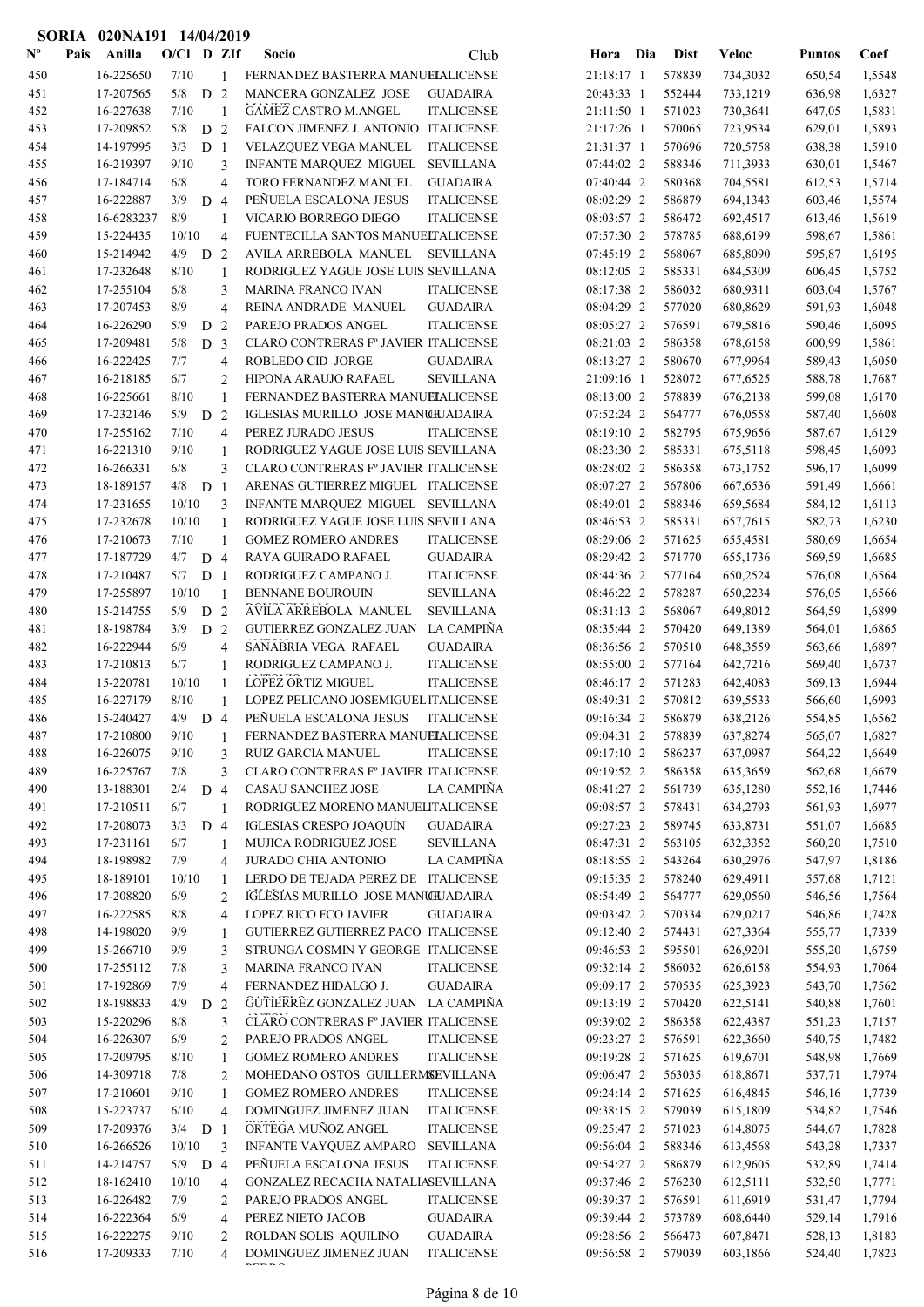|                           |      | SORIA 020NA191 14/04/2019 |              |                |                     |                                                 |                                      |                          |     |                  |                      |                  |                  |
|---------------------------|------|---------------------------|--------------|----------------|---------------------|-------------------------------------------------|--------------------------------------|--------------------------|-----|------------------|----------------------|------------------|------------------|
| $\mathbf{N}^{\mathbf{o}}$ | Pais | Anilla                    | $O/C1$ D ZIf |                |                     | Socio                                           | Club                                 | Hora                     | Dia | <b>Dist</b>      | <b>Veloc</b>         | <b>Puntos</b>    | Coef             |
| 517                       |      | 18-164035                 | 9/10         |                | 4                   | TANDEN ALFONSO Y SOBRINO SEVILLANA              |                                      | 09:56:58 2               |     | 576230           | 600,2604             | 521,85           | 1,7944           |
| 518                       |      | 16-219940                 | 8/9          |                | 4                   | FERNANDEZ HIDALGO J.                            | <b>GUADAIRA</b>                      | 09:47:47 2               |     | 570535           | 600,0684             | 521,68           | 1,8158           |
| 519                       |      | 15-244920                 | 7/10         |                | 4                   | SUAREZ GONZALEZ FRANCISCOA CAMPIÑA              |                                      | 09:33:30 2               |     | 561611           | 599,6914             | 521,36           | 1,8483           |
| 520                       |      | 17-204347                 | 2/2          | D              | $\overline{4}$      | VEGUILLA DAVALOS AGUSTIN ITALICENSE             |                                      | 09:50:11 2               |     | 570486           | 598,5061             | 520,33           | 1,8230           |
| 521                       |      | 17-209294                 | 2/2          | D <sub>1</sub> |                     | GONZALEZ MARIÑO CHARLO ITALICENSE               |                                      | 10:06:01 2               |     | 578838           | 597,3458             | 529,20           | 1,8002           |
| 522                       |      | 16-219545                 | 7/9          |                | 3                   | <b>TANDEN HNOS. INFANTE</b>                     | <b>SEVILLANA</b>                     | 10:24:55 2               |     | 589732           | 596,9451             | 528,66           | 1,7703           |
| 523                       |      | 16-230219                 | 7/9          |                | 4                   | GUISADO CONEJERO MANUEL LA CAMPIÑA              |                                      | 09:47:12 2               |     | 561944           | 591,3955             | 514,14           | 1,8614           |
| 524                       |      | 17-231190                 | 7/7          |                | 1                   | MUJICA RODRIGUEZ JOSE                           | <b>SEVILLANA</b>                     | 09:51:07 2               |     | 563105           | 590,1846             | 522,86           | 1,8611           |
| 525                       |      | 17-216153                 | 5/9          | D <sub>2</sub> |                     | GUTIERREZ GONZALEZ JUAN LA CAMPIÑA              |                                      | 10:04:18 2               |     | 570420           | 589,7033             | 512,37           | 1,8407           |
| 526                       |      | 16-223006                 | 6/8          |                | 3                   | MESA REALES FRANCISCO                           | <b>GUADAIRA</b>                      | 10:24:54 2               |     | 582270           | 589,4018             | 521,98           | 1,8067           |
| 527                       |      | 17-187616                 | 5/7          | D <sub>4</sub> |                     | RAYA GUIRADO RAFAEL                             | <b>GUADAIRA</b>                      | 10:07:08 2               |     | 571770           | 589,3726             | 512,39           | 1,8434           |
| 528                       |      | 16-253010                 | 7/8          |                | $\overline{2}$      | CASADO VEGA JUAN MANUE LA CAMPIÑA               |                                      | 09:49:52 2               |     | 561571           | 589,3490             | 512,06           | 1,8804           |
| 529                       |      | 15-214747                 | 6/9          |                | $\overline{c}$      | AVILA ARREBOLA MANUEL                           | <b>SEVILLANA</b>                     | 10:02:22 2               |     | 568067           | 588,4469             | 511,28           | 1,8625           |
| 530                       |      | 17-209102                 | 5/8          | D <sub>1</sub> |                     | ARENAS GUTIERREZ MIGUEL ITALICENSE              |                                      | 10:03:09 2               |     | 567806           | 587,6996             | 520,66           | 1,8668           |
| 531                       |      | 16-210856                 | 10/10        |                | 3                   | PALMA CIFUENTES F.MANUEL ITALICENSE             |                                      | 10:39:46 2               |     | 586445           | 584,8270             | 517,93           | 1,8109           |
| 532                       |      | 17-184757                 | 7/8          |                | 4                   | TORO FERNANDEZ MANUEL                           | <b>GUADAIRA</b>                      | 10:29:28 2               |     | 580368           | 584,7733             | 508,39           | 1,8333           |
| 533                       |      | 17-209138                 | 6/8          |                | 1                   | ARENAS GUTIERREZ MIGUEL ITALICENSE              |                                      | 10:10:30 2               |     | 567806           | 583,2625             | 516,73           | 1,8774           |
| 534                       |      | 13-193379                 | 8/10         |                | $\mathbf{1}$        | <b>GAMEZ CASTRO M.ANGEL</b>                     | <b>ITALICENSE</b>                    | 10:16:37 2               |     | 571023           | 582,9045             | 516,41           | 1,8703           |
| 535                       |      | 18-192233                 | 8/9          |                | 4                   | <b>JURADO CHIA ANTONIO</b>                      | LA CAMPIÑA                           | 09:29:38 2               |     | 543264           | 582,5055             | 506,42           | 1,9696           |
| 536                       |      | 16-226047                 | 10/10        |                | 3                   | RUIZ GARCIA MANUEL                              | <b>ITALICENSE</b>                    | 10:44:11 2               |     | 586237           | 582,0559             | 515,47           | 1,8286           |
| 537                       |      | 17-255828                 | 7/9          |                | $\overline{2}$      | AVILA ARREBOLA MANUEL                           | <b>SEVILLANA</b>                     | 10:14:32 2               |     | 568067           | 581,1229             | 504,91           | 1,8906           |
| 538                       |      | 17-215725                 | 7/9          |                | 2                   | <b>JIMENEZ DIZ JOAQUIN</b>                      | LA CAMPIÑA                           | 09:43:23 2               |     | 549815           | 580,9644             | 504,78           | 1,9570           |
| 539                       |      | 14-179859                 | 9/9          |                | 4                   | REINA ANDRADE MANUEL                            | <b>GUADAIRA</b>                      | 10:31:28 2               |     | 577020           | 580,2306             | 504,44           | 1,8682           |
| 540                       |      | 17-208877                 | 9/9          |                | 1                   | VICARIO BORREGO DIEGO                           | <b>ITALICENSE</b>                    | 10:48:19 2               |     | 586472           | 579,9094             | 513,76           | 1,8415           |
| 541                       |      | 17-258212                 | 8/9          |                | 4                   | GUISADO CONEJERO MANUEL LA CAMPIÑA              |                                      | $10:06:35$ 2             |     | 561944           | 579,5727             | 503,87           | 1,9255           |
| 542                       |      | 17-258223                 | 5/9          | D              | $\overline{4}$      | LEON RODRIGUEZ JUAN CARLOLA CAMPIÑA             |                                      | 10:09:04 2               |     | 561794           | 577,9377             | 502,44           | 1,9295           |
| 543                       |      | 15-245566                 | 6/9          |                | 4                   | PEÑUELA ESCALONA JESUS                          | <b>ITALICENSE</b>                    | 10:57:02 2               |     | 586879           | 575,3528             | 500,20           | 1,8505           |
| 544                       |      | 17-232429                 | 9/9          |                | 4                   | FERNANDEZ HIDALGO J.                            | <b>GUADAIRA</b>                      | 10:32:10 2               |     | 570535           | 573,3060             | 498,42           | 1,9070           |
| 545                       |      | 18-198168                 | 8/9          |                | $\overline{2}$      | JIMENEZ DIZ JOAQUIN                             | LA CAMPIÑA                           | 09:56:10 2               |     | 549815           | 573,2215             | 498,05           | 1,9825           |
| 546                       |      | 14-196803                 | 7/9          |                | $\overline{4}$      | PEÑUELA ESCALONA JESUS                          | <b>ITALICENSE</b>                    | $11:06:53$ 2             |     | 586879           | 569,8500             | 495,41           | 1,8607           |
| 547                       |      | 17-232326                 | 9/10         |                | $\overline{2}$      | GONZALEZ ORTIZ JOSE ANTONSEVILLANA              |                                      | 10:27:45 2               |     | 563670           | 568,9326             | 494,32           | 1,9409           |
| 548                       |      | 13-188539                 | 7/9          |                | 4                   | SANABRIA VEGA RAFAEL                            | <b>GUADAIRA</b>                      | 10:40:04 2               |     | 570510           | 568,7658             | 494,47           | 1,9211           |
| 549                       |      | 18-163275                 | 10/10        |                | 4                   | TANDEN ALFONSO Y SOBRINO SEVILLANA              |                                      | 10:54:05 2               |     | 576230           | 566,5514             | 492,55           | 1,9055           |
| 550                       |      | 17-209369                 | 4/4          | D <sub>1</sub> |                     | ORTEGA MUÑOZ ANGEL                              | <b>ITALICENSE</b>                    | 10:46:30 2               |     | 571023           | 565,6493             | 501,12           | 1,9264           |
| 551                       |      | 15-220901                 | 8/8          |                | 4                   | DAVALOS LOZANO JOSE                             | <b>ITALICENSE</b>                    | 11:04:16 2               |     | 579872           | 564,4805             | 490,74           | 1,9004           |
| 552                       |      | 16-223009                 | 7/8<br>7/9   |                | 3                   | MESA REALES FRANCISCO                           | <b>GUADAIRA</b>                      | 11:12:36 2<br>10:58:36 2 |     | 582270           | 562,2538             | 497,93           | 1,8960           |
| 553                       |      | 16-222351                 | 10/10        |                | 4                   | PEREZ NIETO JACOB<br><b>GOMEZ ROMERO ANDRES</b> | <b>GUADAIRA</b><br><b>ITALICENSE</b> | 10:54:51 2               |     | 573789           | 561,6572<br>561,6004 | 488,29           | 1,9275<br>1,9383 |
| 554<br>555                |      | 17-210616<br>16-225648    | 10/10        |                | 1                   | FERNANDEZ BASTERRA MANUELALICENSE               |                                      | 11:08:11 2               |     | 571625<br>578839 | 561,3347             | 497,54           |                  |
| 556                       |      | 13-193564                 | 8/10         |                | 1                   | DOMINGUEZ JIMENEZ JUAN                          | <b>ITALICENSE</b>                    | 11:09:50 2               |     | 579039           | 560,6316             | 497,30<br>487,40 | 1,9176<br>1,9204 |
| 557                       |      | 16-227669                 | 7/7          |                | $\overline{4}$<br>1 | RODRIGUEZ MORENO MANUELITALICENSE               |                                      | 11:10:35 2               |     | 578431           | 559,6365             | 495,80           | 1,9259           |
| 558                       |      | 17-187700                 | 6/7          |                | 4                   | RAYA GUIRADO RAFAEL                             | <b>GUADAIRA</b>                      | 11:04:06 2               |     | 571770           | 556,6839             | 483,97           | 1,9518           |
| 559                       |      | 16-226629                 | 9/10         |                | 1                   | <b>GAMEZ CASTRO M.ANGEL</b>                     | <b>ITALICENSE</b>                    | 11:03:45 2               |     | 571023           | 556,1461             | 492,70           | 1,9579           |
| 560                       |      | 17-185897                 | 6/8          |                | $\overline{c}$      | MANCERA GONZALEZ JOSE                           | <b>GUADAIRA</b>                      | 10:31:47 2               |     | 552444           | 555,3410             | 482,51           | 2,0274           |
| 561                       |      | 17-258364                 | 6/9          |                | $\overline{c}$      | GUTIERREZ GONZALEZ JUAN LA CAMPIÑA              |                                      | 11:05:55 2               |     | 570420           | 554,3889             | 481,68           | 1,9670           |
| 562                       |      | 15-244948                 | 8/10         |                | 4                   | SUAREZ GONZALEZ FRANCISCOA CAMPIÑA              |                                      | 10:51:47 2               |     | 561611           | 553,4295             | 481,14           | 2,0014           |
| 563                       |      | 17-216066                 | 9/10         |                | 4                   | SUAREZ GONZALEZ FRANCISCOA CAMPIÑA              |                                      | 10:55:11 2               |     | 561611           | 551,5814             | 479,53           | 2,0049           |
| 564                       |      | 17-216164                 | 7/9          |                | 2                   | GUTIERREZ GONZALEZ JUAN LA CAMPIÑA              |                                      | 11:13:58 2               |     | 570420           | 550,0852             | 477,95           | 1,9775           |
| 565                       |      | 16-222294                 | 10/10        |                | 2                   | ROLDAN SOLIS AQUILINO                           | <b>GUADAIRA</b>                      | 11:14:42 2               |     | 566473           | 545,8928             | 474,30           | 1,9948           |
| 566                       |      | 15-240447                 | 8/9          |                | 4                   | PEÑUELA ESCALONA JESUS                          | <b>ITALICENSE</b>                    | 11:52:12 2               |     | 586879           | 545,8324             | 474,53           | 1,9288           |
| 567                       |      | 15-221498                 | 7/7          |                | 1                   | RODRIGUEZ CAMPANO J.                            | <b>ITALICENSE</b>                    | 11:36:22 2               |     | 577164           | 544,8199             | 482,67           | 1,9648           |
| 568                       |      | 15-223486                 | 8/9          |                | $\overline{4}$      | PEREZ NIETO JACOB                               | <b>GUADAIRA</b>                      | 11:36:06 2               |     | 573789           | 541,7704             | 471,00           | 1,9798           |
| 569                       |      | 17-210330                 | 9/10         |                | 4                   | DOMINGUEZ JIMENEZ JUAN                          | <b>ITALICENSE</b>                    | 11:46:21 2               |     | 579039           | 541,4869             | 470,75           | 1,9653           |
| 570                       |      | 17-209853                 | 6/8          |                | 2                   | FALCON JIMENEZ J. ANTONIO ITALICENSE            |                                      | 11:31:00 2               |     | 570065           | 540,8586             | 469,93           | 1,9998           |
| 571                       |      | 18-197809                 | 9/9          |                | $\overline{4}$      | JURADO CHIA ANTONIO                             | LA CAMPIÑA                           | 10:47:16 2               |     | 543264           | 537,7432             | 467,50           | 2,1021           |
| 572                       |      | 17-258361                 | 8/9          |                | $\overline{c}$      | GUTIERREZ GONZALEZ JUAN                         | LA CAMPIÑA                           | 11:38:52 2               |     | 570420           | 537,1861             | 466,74           | 2,0055           |
| 573                       |      | 16-226287                 | 8/9          |                | $\overline{c}$      | PAREJO PRADOS ANGEL                             | <b>ITALICENSE</b>                    | 11:50:46 2               |     | 576591           | 536,9798             | 466,56           | 1,9875           |
| 574                       |      | 18-198153                 | 9/9          |                | $\overline{2}$      | <b>JIMENEZ DIZ JOAQUIN</b>                      | LA CAMPIÑA                           | 11:08:43 2               |     | 549815           | 532,9128             | 463,03           | 2,0880           |
| 575                       |      | 17-7354201                | 9/10         |                | 2                   | CARRANZA ARTEAGA                                | <b>GUADAIRA</b>                      | 11:56:01 2               |     | 572654           | 530,7184             | 461,12           | 2,0082           |
| 576                       |      | 18-198416                 | 6/9          |                | 4                   | LEON RODRIGUEZ JUAN CARLOLA CAMPIÑA             |                                      | 11:36:24 2               |     | 561794           | 530,2945             | 461,02           | 2,0506           |
| 577                       |      | 16-218154                 | 7/7          |                | 2                   | HIPONA ARAUJO RAFAEL                            | <b>SEVILLANA</b>                     | 10:35:42 2               |     | 528072           | 528,7594             | 459,42           | 2,1853           |
| 578                       |      | 15-239126                 | 8/9          |                | 4                   | SANABRIA VEGA RAFAEL                            | <b>GUADAIRA</b>                      | 12:00:02 2               |     | 570510           | 526,7705             | 457,96           | 2,0263           |
| 579                       |      | 18-198085                 | 3/5          | D <sub>4</sub> |                     | FERNANDEZ RODRIGUEZ JOSE LA CAMPIÑA             |                                      | 11:45:02 2               |     | 561988           | 526,1896             | 457,46           | 2,0605           |
| 580                       |      | 17-263662                 | $8/10$       |                | 4                   | PEREZ JURADO JESUS                              | <b>ITALICENSE</b>                    | 12:33:38 2               |     | 582795           | 521,9215             | 453,74           | 1,9904           |
| 581                       |      | 14-200049                 | 10/10        |                | 1                   | T. VITO Y VITILLO GAMEZ.                        | <b>ITALICENSE</b>                    | 12:28:49 2               |     | 578612           | 520,4203             | 461,05           | 2,0083           |
| 582                       |      | 16-226289                 | 9/9          |                | 2                   | PAREJO PRADOS ANGEL                             | <b>ITALICENSE</b>                    | 12:27:06 2               |     | 576591           | 519,4046             | 451,29           | 2,0188           |
| 583                       |      | 12-273683                 | 8/9          |                | $\overline{2}$      | AVILA ARREBOLA MANUEL                           | <b>SEVILLANA</b>                     | 12:11:42 2               |     | 568067           | 518,9248             | 450,87           | 2,0526           |